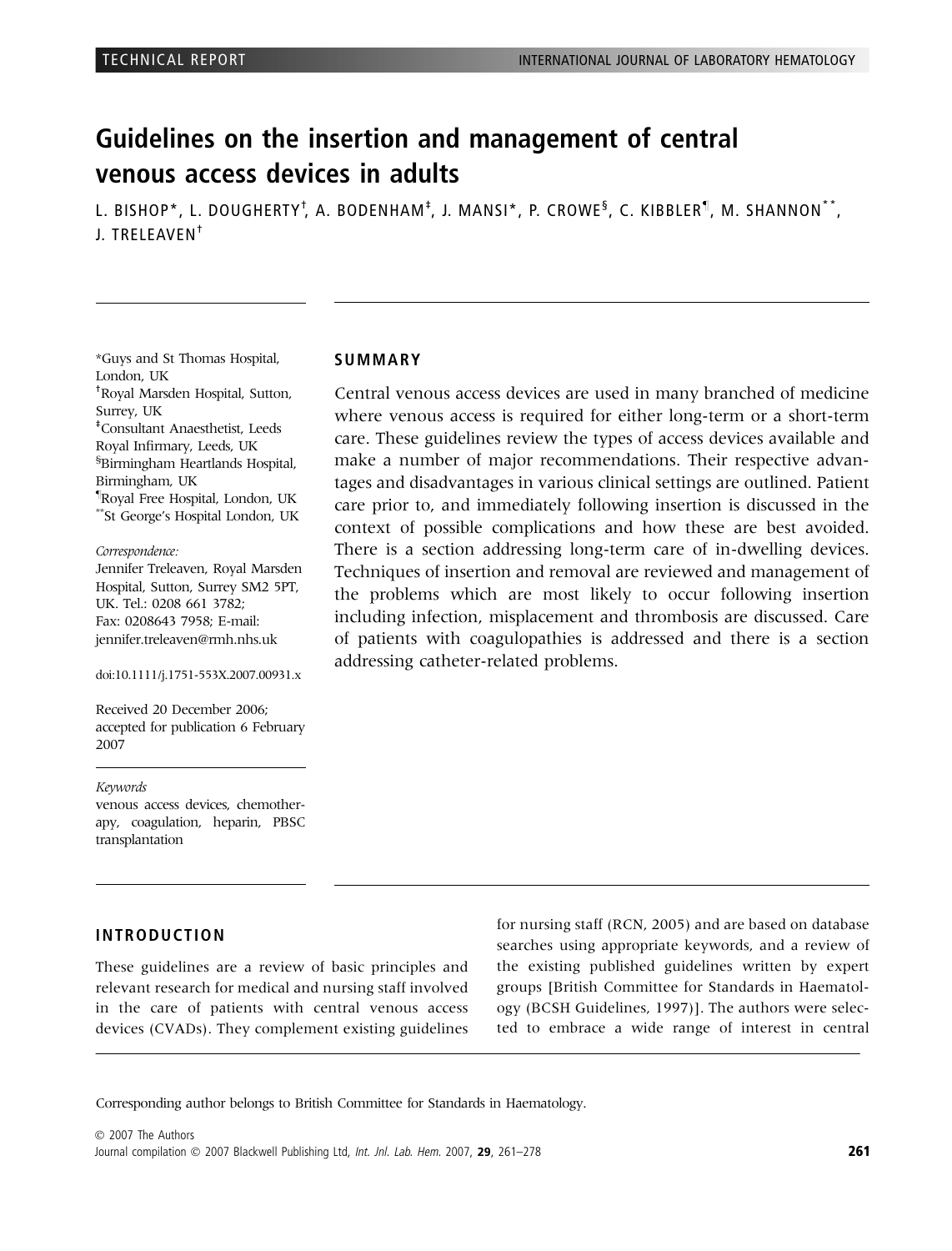venous access devices, including clinical, haematological, radiological, anaesthetic, critical care and nursing. The guidelines are not intended as a substitute for local policies and protocols but should provide a useful source of reference for those writing such documents. These guidelines relate to the insertion and management of nontunnelled and skin-tunnelled central venous catheters (CVC), apheresis catheters, implanted ports and peripherally inserted central catheters (PICC).

#### MAJOR RECOMMENDATIONS

Following a review of the current literature, which is fully referenced in the body of the paper, the following recommendations are made.

- Patients should receive clear and comprehensive verbal and written information explaining the risks, benefits and care of the catheter. Signed consent should be obtained prior to catheter insertion.
- Nontunnelled catheters are indicated for short-term use when peripheral venous access is impractical.
- Tunnelled central venous catheters are indicated for the repeated administration of chemotherapy, antibiotics, parenteral feeding and blood products, and for frequent blood sampling. They are recommended for patients in whom long-term (>30 days) central venous access is anticipated.
- Fully implanted catheters (ports) are more suitable for children and for less frequent accessing but long-term use, whereas skin-tunnelled catheters are recommended for intensive access.
- Peripherally inserted central catheters should be avoided for inpatient therapy because of limited catheter longevity and increased incidence of thrombosis. They are more suited to ambulatory or outpatient-based therapy.
- Polyurethane PICC allow easier infusion of blood products as greater flow rates are achieved because the thinner walls provide a larger internal diameter of the catheter. The decision to use polyurethane catheters should be balanced against the higher risk of thrombosis with these catheters compared with silicone catheters.
- The number of lumina and diameter of catheters should be kept to the minimum.
- Experienced operators, regardless of speciality, should perform catheter insertion with training,

supervision and competence assessment programmes in place. Paediatric specialists should insert catheters in children.

- Ultrasound guided insertion is recommended for all routes of central venous catheterization. The use of ultrasound is also recommended for the insertion of PICC when the peripheral veins are not visible or palpable.
- Imaging facilities (fluoroscopy, intravenous contrast studies and standard radiography) should be available for the insertion of skin-tunnelled CVCs and ports.
- Catheter insertion should take place in an operating theatre or similar clean environment. Bedside placement should not be performed except in an emergency, apart from PICC placement.
- Rigorous skin cleansing with a chlorhexidine gluconate 2% in alcohol or aqueous solution is recommended prior to catheter insertion.
- Antibiotic/antimicrobial impregnated catheters, for example, chlorhexidine and silver sulfadiazine impregnated catheters should be considered for appropriate risk groups of patients to minimize infection risk. These are becoming available for tunnelled devices.
- Routine antibiotic prophylaxis is not recommended.
- Flushing with heparin vs. normal saline remains controversial.
- Routine replacement, for example, weekly change, of short-term catheters as a means to reduce infection rates is not recommended.
- Guidewire-assisted catheter exchange to replace a malfunctioning catheter is acceptable if there is no evidence of infection. However, if infection is suspected the existing catheter should be removed and a new catheter inserted at a different site. This technique is generally impractical for cuffed tunnelled catheters or ports when it may be technically easier and safer to insert a new catheter into a clean site.
- Dressings should be changed 24 h after catheter insertion and weekly thereafter.
- Securing devices, for example, Statlok<sup>TM</sup> are preferable to stitches, and lines should not be sewn into or around the vein.
- Needle-free connectors should be used to reduce risk of infection to patients and needle stick injury to staff.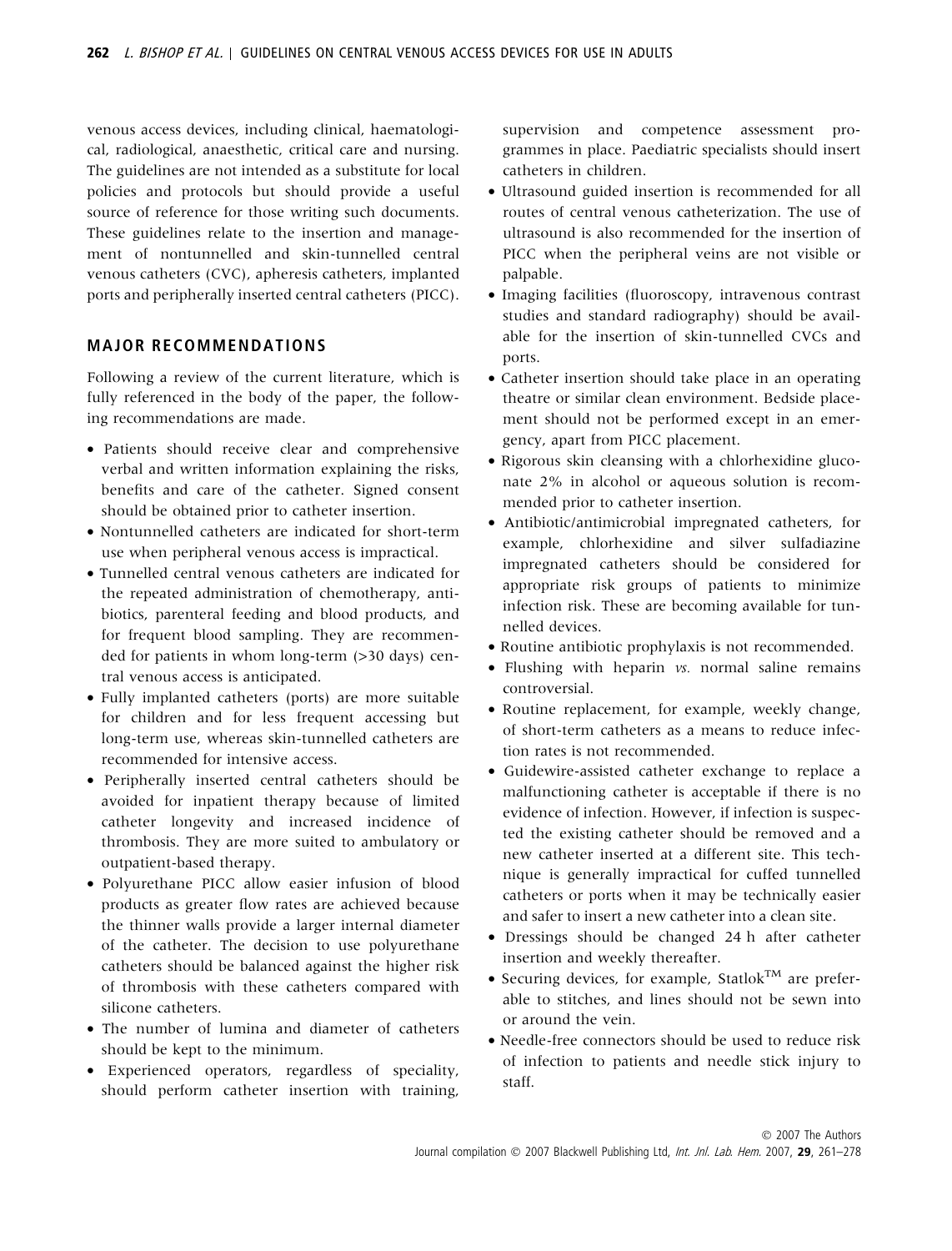- A positive pressure method of flushing (by protocol, according to the type of catheter) is essential to maintain catheter patency.
- IV therapy giving sets should be changed every 24– 48 h if used for transfusing blood products, and every 72–96 h otherwise.
- Pre-existing haemorrhagic, thrombotic, or infective problems must be effectively managed before catheter insertion.
- Blood products may be administered concurrently with another drug/infusion through a dual bore catheter.
- Low-dose warfarin prophylaxis is not recommended, but therapeutic dosing may be required in selected patients at risk of developing a thrombosis.
- Thrombosis and infection must be promptly diagnosed and vigorously treated. Both complications may require removal of the catheter.
- Tunnelled catheters can be pulled out if the cuff has not anchored in the tissues. Otherwise, a cut-down procedure is needed to free the cuff. Ports require surgical removal. All procedures should be undertaken by experienced personnel.
- Units should audit complications associated with central venous catheterization and use the data to develop preventative measures. Close liaison with the local microbiology department is essential to monitor trends in infection.

#### Indications for catheter insertion

These catheters are indicated (i) when venous access is poor, (ii) when embarking on prolonged intravenous chemotherapy and/or total parenteral nutrition (TPN), or for repeated administration of blood products, (iii) when intravenous therapy involves drugs known to be venous sclerosants, (iv) when ambulatory chemotherapy is to be given as an outpatient, (v) in the situation of repeated sampling, or venesection.

# Choice of catheter

Catheters are categorized into (i) nontunnelled catheters, (ii) tunnelled catheters with anchoring cuff, (iii) implanted ports (iv) apheresis/dialysis catheters (tunnelled and nontunnelled) and (v) PICC. They may ended or valved. Multiple lumina catheters are advantageous in patients undergoing stem cell transplantation or chemotherapy where a number of agents and blood products require simultaneous infusion. Blood products may be administered concurrently with another drug/infusion through a dual bore catheter. Multiple lumina catheters are associated with increased morbidity (Farkas et al., 1992; Dezfulian et al., 2003), but in the haematology setting, the increased risk is likely to be offset by the convenience of multilumina catheters, thereby justifying their use. If TPN is being administered, a single lumen central venous catheter or lumen should be dedicated exclusively to this purpose (Pratt et al., 2001). The smallest diameter catheter should be employed, to minimize the risk of catheter-related thrombosis and/or subsequent venous stenosis (Knutstad, Hager & Hauser, 2003). However, it may be difficult to administer blood products via very narrow lumina.

have single or multiple lumina and can be open

## Nontunnelled central venous catheters

In an attempt to reduce catheter-related blood stream infection (CRBSI) rates, various materials have been investigated. These have been reviewed, and antimicrobial/antiseptic impregnated catheters, for example, chlorhexidine and silver sulfadiazine short-term catheters have been shown to be effective in reducing catheter-related blood stream infections, but other types are commercially available. A large randomized controlled trial showed that CVCs coated with chlorhexidine and silver sulfadiazine were associated with a 44 % reduction in colonization and a 79 % reduction in catheter-related blood stream infection (Maki et al., 1997), although the largest study to date, in which the mean duration of catheterization was  $20 \pm 12$  days, failed to show any benefit (Logghe et al., 1997). The use of antimicrobial/antiseptic impregnated catheters is recommended for adults who require short-term (<10 days) central venous catheterization and who are at high risk of infection (Pratt et al., 2001; Pellowe et al., 2003). The debate continues about such catheters and their propensity for inducing antibiotic resistance, and occasional severe allergic reactions have been reported (Cicalini, Palmieri & Petrosillo, 2004).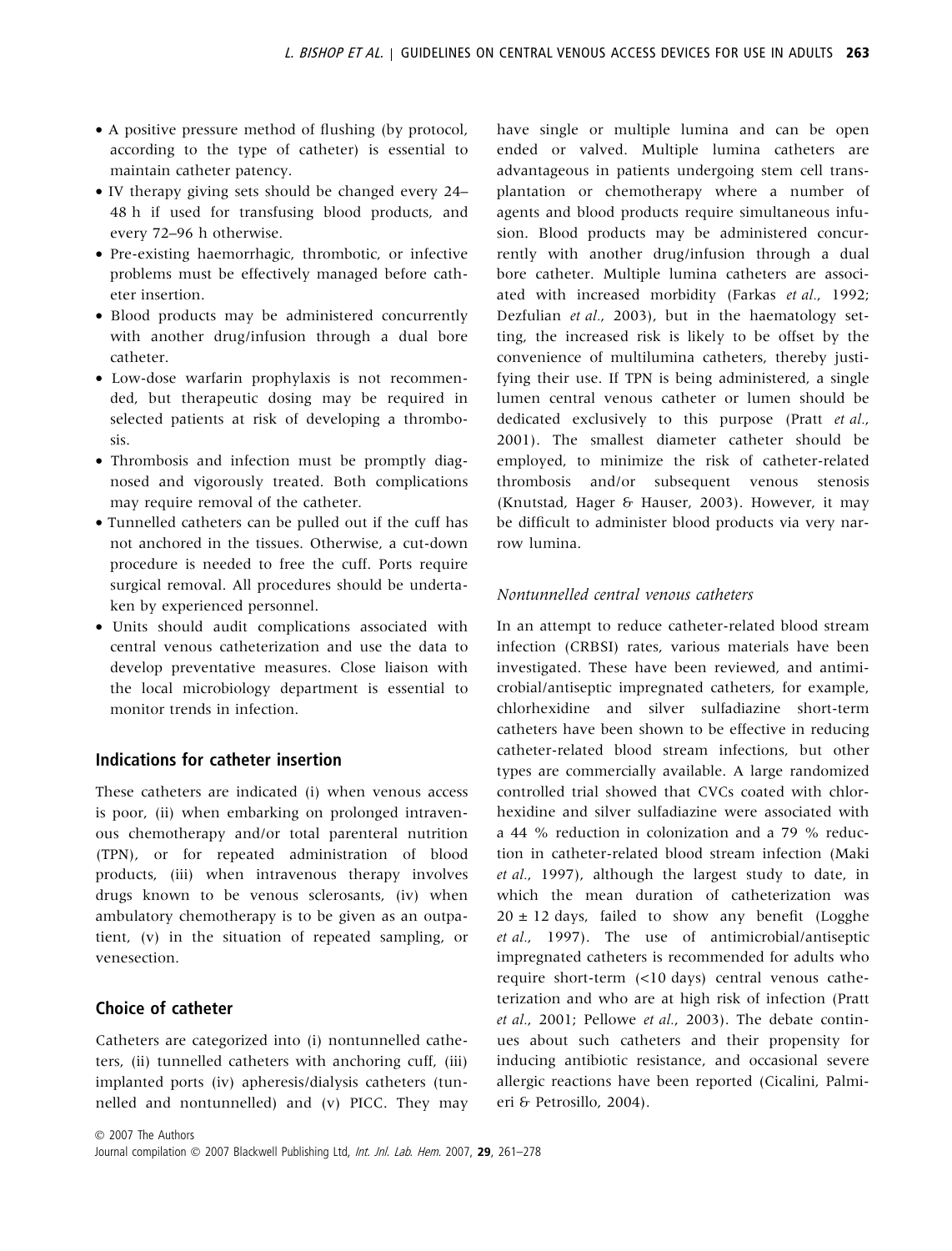## Tunnelled catheters

Tunnelled catheters are recommended for patients in whom long-term (>30 days) central venous access is necessary (Pratt et al., 2001). Devices exist with and without Dacron anchoring cuffs. Tunnelled catheters have been shown to be associated with lower infection rates than nontunnelled catheters (Randolph et al., 1998). The cuff induces an inflammatory reaction within the subcutaneous tunnel leading to fibrosis, with catheter fixation usually occurring within 3– 4 weeks of insertion. Valved catheters have the advantage of not requiring heparin flushes but may need pressurized infusions to administer blood products. They also tend to be more costly. There is little hard evidence to support one type of catheter over another.

#### Implanted ports

Ports have been shown to have the lowest reported rates of catheter-related blood stream infections compared with either tunnelled or nontunnelled CVC (Pegues et al., 1992; Groeger et al., 1993). Most ports are single lumen, which makes them more suited to long-term intermittent therapy. They tend to be used more frequently in paediatrics, and in patients with solid tumours (Camp-Sorrell, 1992; Gabriel, 1999). In the adult haematology setting, they may be of use in sickle cell anaemia or thalassaemia, where patients are receiving regular blood transfusions. Ports may also be useful for oncology patients with poor peripheral venous access who are receiving less intensive therapy unlikely to cause prolonged neutropenia. They allow less restricted bathing and swimming and may appeal to patients concerned about the psychological aspects of the presence of the external part of the nonimplanted catheters. They are more expensive to purchase, insert and remove, and they leave larger scars.

#### Apheresis/dialysis catheters

These can be either nontunnelled (Vascaths<sup>TM</sup>) or subcutaneously tunnelled with a cuff, and a selection is commercially available for longer-term use. They are larger bore catheters and usually require flushing with stronger solutions of heparin to maintain patency (e.g. 5000 U/ml of heparin). The volume of heparin flush used should be equal to the volume of each lumen to avoid systemic heparinization of the patient.

It should be noted that for optimum flow rates, it may be necessary to position the tip of the catheter at the junction of the right atrium and superior vena cava (SVC; Vesely, 2003) to avoid irritation/thrombus formation when the catheter tip abuts onto the vein wall (Fletcher & Bodenham, 2000).

#### PICC

Peripherally inserted central catheters represent a vascular access device (VAD) that can be considered to have an intermediate role in central venous access. These catheters are usually inserted at the bedside via an antecubital vein and are available with single or multiple lumina. In the haematology setting, they are well suited for ambulatory or outpatient therapy (Whitman, 1996) as opposed to intensive inpatient therapy but have been shown to be associated with a higher incidence of thombosis in patients with haematological malignancies (Cortelezzi et al., 2005). This is an important consideration in patients who have had previous thromboses, and in those who are receiving therapy which may increase the thrombotic tendency like thalidomide. Peripherally inserted central catheters can be made of either silicon rubber or polyurethane, the former being associated with a lower risk of thrombosis (Galloway & Bodenham, 2004). However, polyurethane PICC are recommended because polyurethane is a tougher material, enabling thinner lumen walls and larger internal diameters of the lumina. This significantly increases flow rates and reduces the potential for breakage and rupture of the catheter (Hadaway, 1995; Mayer & Wong, 2002). This is an advantage because of the volume of blood and platelet infusions required by haematology patients.

The various types of catheter available are summarized in Table 1. An experienced member of the haemato-oncology team should make the decision regarding which type of catheter is most appropriate at the outset of therapy, to avoid multiple catheterizations. The decision should be made based on diagnosis, length and type of therapy, patient preference, clinical status, availability of patent veins, operator experience and previous central venous access history (Hamilton & Fermo, 1998; Hamilton, 2000; Chernecky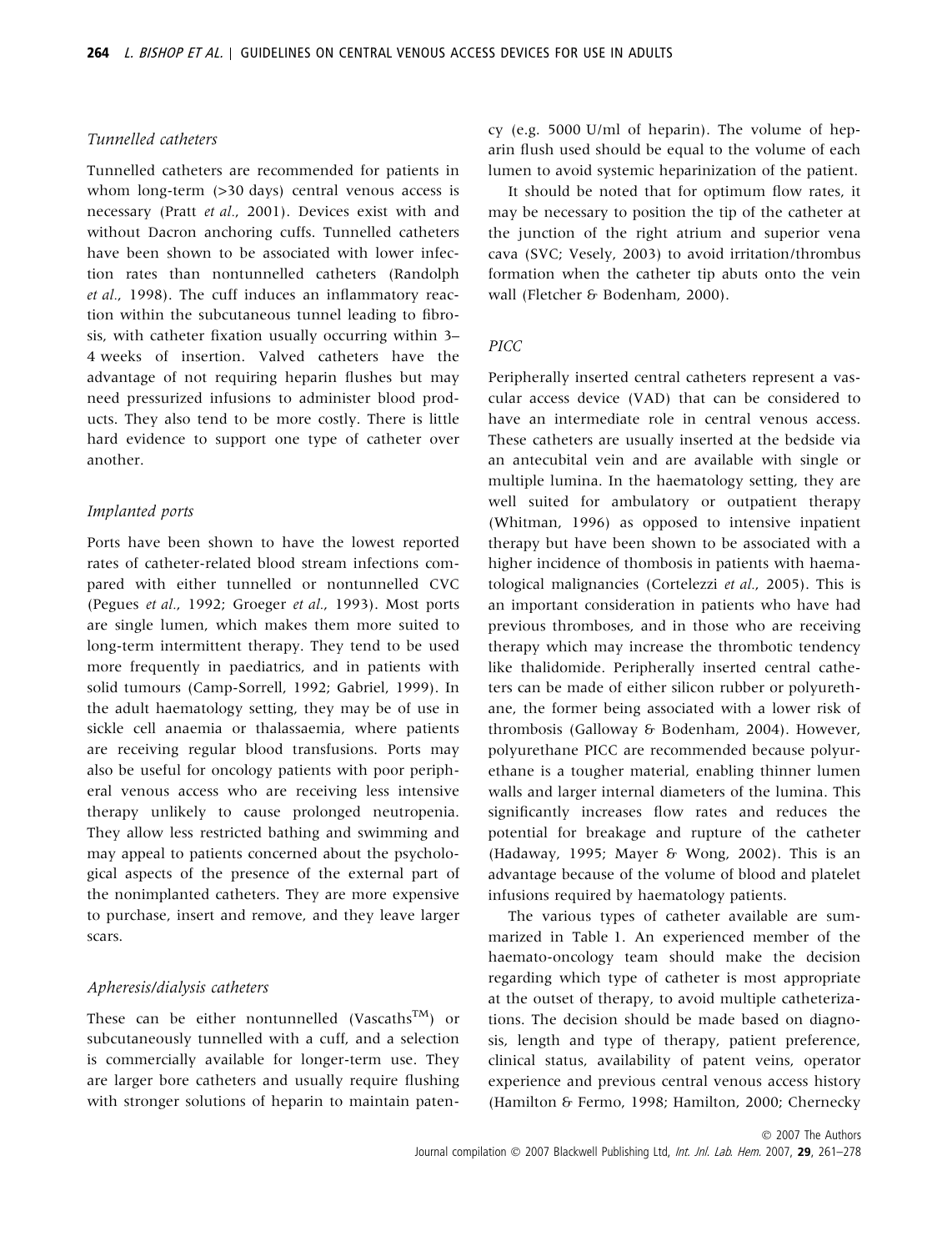| Catheter type                                                                                     | Advantages                                                                                                                                                                                                                                                | Disadvantages                                                                                                                                                                                                                                                                                                                                                                                           |
|---------------------------------------------------------------------------------------------------|-----------------------------------------------------------------------------------------------------------------------------------------------------------------------------------------------------------------------------------------------------------|---------------------------------------------------------------------------------------------------------------------------------------------------------------------------------------------------------------------------------------------------------------------------------------------------------------------------------------------------------------------------------------------------------|
| Nontunnelled catheters                                                                            | Choice of sites<br>Easy to insert and remove<br>Multiple lumina available                                                                                                                                                                                 | Short-term use                                                                                                                                                                                                                                                                                                                                                                                          |
| Skin-tunnelled catheters*                                                                         | Lower infection rates than nontun-<br>nelled<br>Long-term use                                                                                                                                                                                             | complex<br>More<br>insertion<br>and<br>removal                                                                                                                                                                                                                                                                                                                                                          |
| Ports                                                                                             | No external catheter<br>Cosmetically attractive<br>Patient can swim/bathe as normal<br>Low maintenance<br>Long-term use<br>Lower infection rates than skin-<br>tunnelled catheters                                                                        | Surgical insertion and removal<br>Less suitable for frequent repeated<br>access                                                                                                                                                                                                                                                                                                                         |
| Apheresis/dialysis catheters<br>Nontunnelled (e.g. Vascath <sup>TM</sup> Kimal)<br>Skin-tunnelled | Permit high blood flow rates<br>Easier to insert and remove<br>Lower infection rates than nontun-<br>nelled devices<br>Long-term use<br>Good for patients with poor per-<br>ipheral access who require both<br>PBSC harvest and transplant pro-<br>cedure | Large bore<br>Require flushing with concentrated<br>heparin (for example 5000 U/ml,<br>according to manufacturer guide-<br>lines) solution to maintain paten-<br>cy. Flush<br>solution<br>must<br>be<br>withdrawn prior to use<br>Short-term use<br>Complex insertion and removal<br>Best inserted via internal jugular<br>or femoral routes                                                            |
| PICC                                                                                              | Easy to insert and remove<br>Do not require platelet support or<br>correction of clotting prior to inser-<br>tion/removal                                                                                                                                 | Higher thrombosis rate particularly<br>with polyurethane variety. Polyur-<br>ethane variety required to infuse<br>blood/platelets because has greater<br>internal diameter than silicone<br>variety<br>Slower flow rates particularly in<br>silicone/valved varieties<br>Catheter longevity lower than with<br>skin-tunnelled devices<br>Incidence of malposition greater<br>than in other types of CVC |

\*Valved skin-tunnelled catheters are not suitable for apheresis, whereas occasionally the other types of skin-tunnelled catheters can be used for returning blood during an apheresis procedure.

et al., 2002). For example, if an allogeneic transplant is planned, a double or triple lumen skin-tunnelled catheter should be inserted at the outset to ensure adequate access throughout chemotherapy and the subsequent transplant.

## Patient care prior to catheter insertion

The procedure, including risks and benefits, should be explained to the patient. The 'operator' should undertake a physical assessment, vein assessment and history of previous central venous catheterizations. Small, portable ultrasound imaging devices provide quick confirmation of vein patency. The presence of venous collaterals on the chest wall/abdomen may signify deep venous obstruction. A history, or signs of SVC obstruction is highly significant, as is a history of difficulties or failure of insertion by a competent operator using X-ray screening or ultrasound. If there is a history of a prior thrombus it is prudent to perform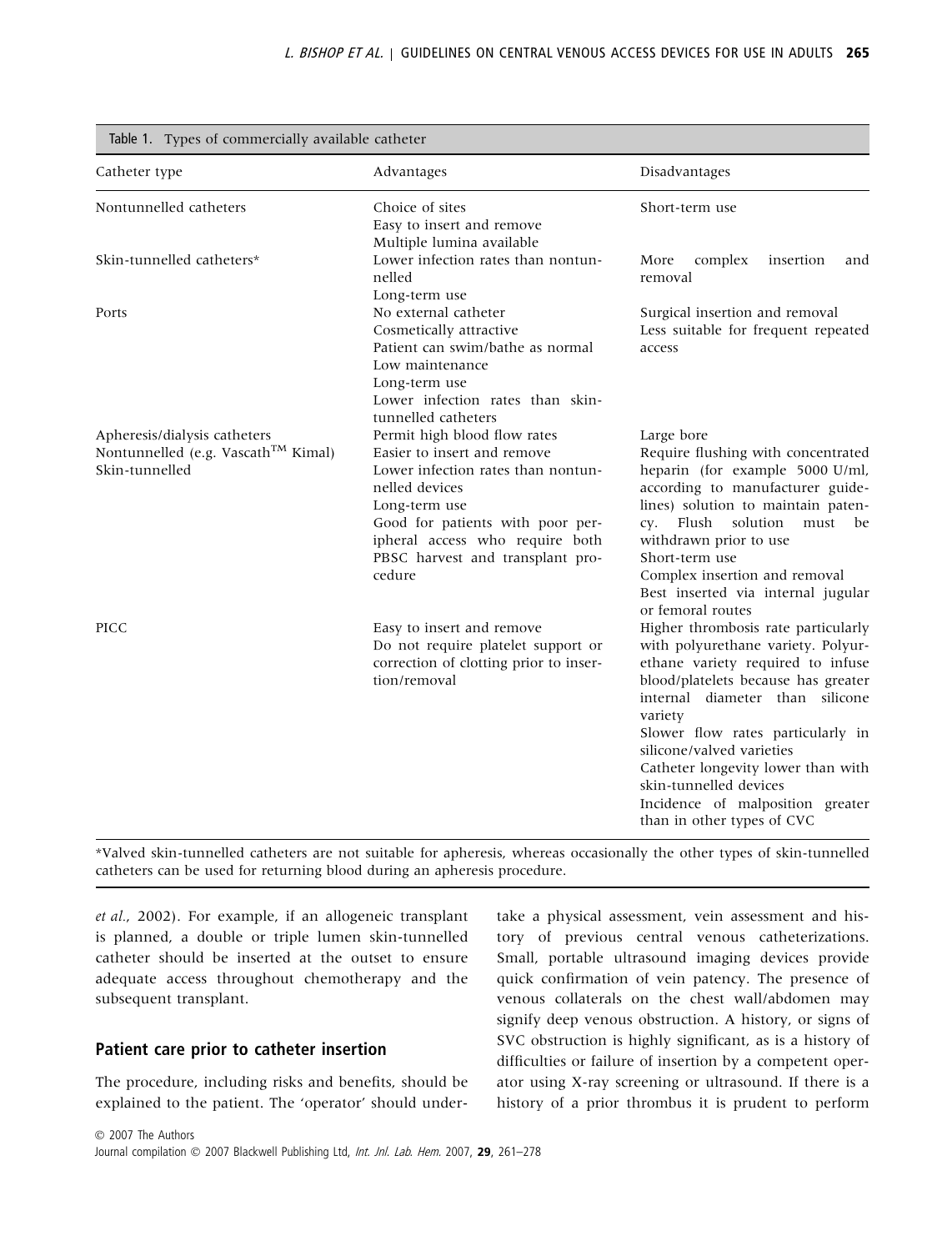formal ultrasound imaging studies with Doppler measurements, on both the affected and unaffected side, to exclude thrombus and ensure vein patency. Ultrasound gives useful information at most sites but cannot image the SVC. Other modalities including conventional venography, CT with contrast, MRI venography and transoesophageal ultrasound all have advantages. Difficult, or potentially difficult cases should be discussed with a vascular radiologist. Stenting techniques can be used to restore patency to stenosed veins.

It is generally accepted that the platelet count should be  $>50 \times 10^9$ /l prior to insertion of a catheter other than a PICC (BCSH, 2003), and the INR <1.5. (Ansell et al., 2004; Douketis, Johnson & Turpie, 2004) Problems may arise when patients are refractory to platelets, have idiopathic thrombocytopenic purpura (ITP) or thrombotic thrombocytopenic purpura (TTP), or in the presence of deranged clotting, for example, in acute promyelocytic leukaemia. The risks and benefits of insertion in terms of type and site of catheter must be assessed on an individual basis. Where the risk of bleeding is increased, or when difficulties with insertion are anticipated, use of experienced personnel and ultrasound guidance are essential (Hatfield & Bodenham, 1999) to maximize the likelihood of an atraumatic, 'first pass' procedure. Additionally, use of lidocaine with adrenaline 1 : 200 000 as local anaesthetic will reduce subcutaneous bruising/bleeding. The increasing recognition of the risks associated with the use of blood products mandates assessment of need on an individual basis rather than routine correction of all minor abnormalities of platelet count and coagulation studies.

## Antibiotic prophylaxis

In a meta-analysis of published research, the Center for Disease Control in the United States of America (O'Grady et al., 2002) identified that the use of antimicrobial prophylaxis routinely before insertion or during use of an intravascular catheter does not prevent catheter colonization or BSI (evidence level 1A; i.e. strongly supported by well-designed experimental, clinical, or epidemiologic studies). The Department of Health (Pratt et al., 2001) has issued guidelines limiting the use of vancomycin. They state that the agent should not be used in the following circumstances.

- As treatment in response to a single blood culture positive for coagulase-negative staphylococcus, if other blood cultures drawn in the same time frame are negative.
- For routine prophylaxis.
- When there is a catheter-related infection involving beta-lactam-sensitive organisms.
- As continued empiric therapy for presumed infections in patients whose cultures are negative for beta-lactam-resistant gram-positive organisms.

Antibiotic cover may be appropriate if simultaneous insertion and removal procedures have to be performed in a known case of catheter-related sepsis. However, it is not routinely recommended.

#### Catheter insertion

As previously mentioned, it is essential that only experienced personnel insert central venous catheters, to minimize infection and other complications, particularly in the presence of low platelets, deranged clotting and/or in the critically ill patient. This includes the short-term multiple lumina nontunnelled catheter, which is often inserted by junior medical personnel who have undergone minimal training with little clinical supervision in insertion techniques.

Where possible, the procedure should be performed in a clean area designated for CVC insertion such as the X-ray department, operating theatre, or a procedure suite where a high standard of asepsis is practiced. Units which currently insert tunnelled CVCs on the wards should audit their procedural complications and infection rates in order to support or refute continuation of this practice. Whatever the environment, maximum sterile barrier conditions (mask, cap, sterile gloves, gown and large drape) have been shown to lower the risk of acquiring catheter-related infections (Mermel et al., 1991; Raad et al., 1994; O'Grady et al., 2002). Published evidence shows, however, that the risk of infection depends mainly on the presence of bacteria on the skin (Fletcher, 2005). Hence, skin cleansing is the most important part of care before catheter insertion. Two per cent aqueous chlorhexidine has been shown to be superior to either povidone-iodine solution or 70% alcohol in reducing catheter-related blood stream infections (Maki, Ringer & Alvarado, 1991). More recently, 2% chlorhexidine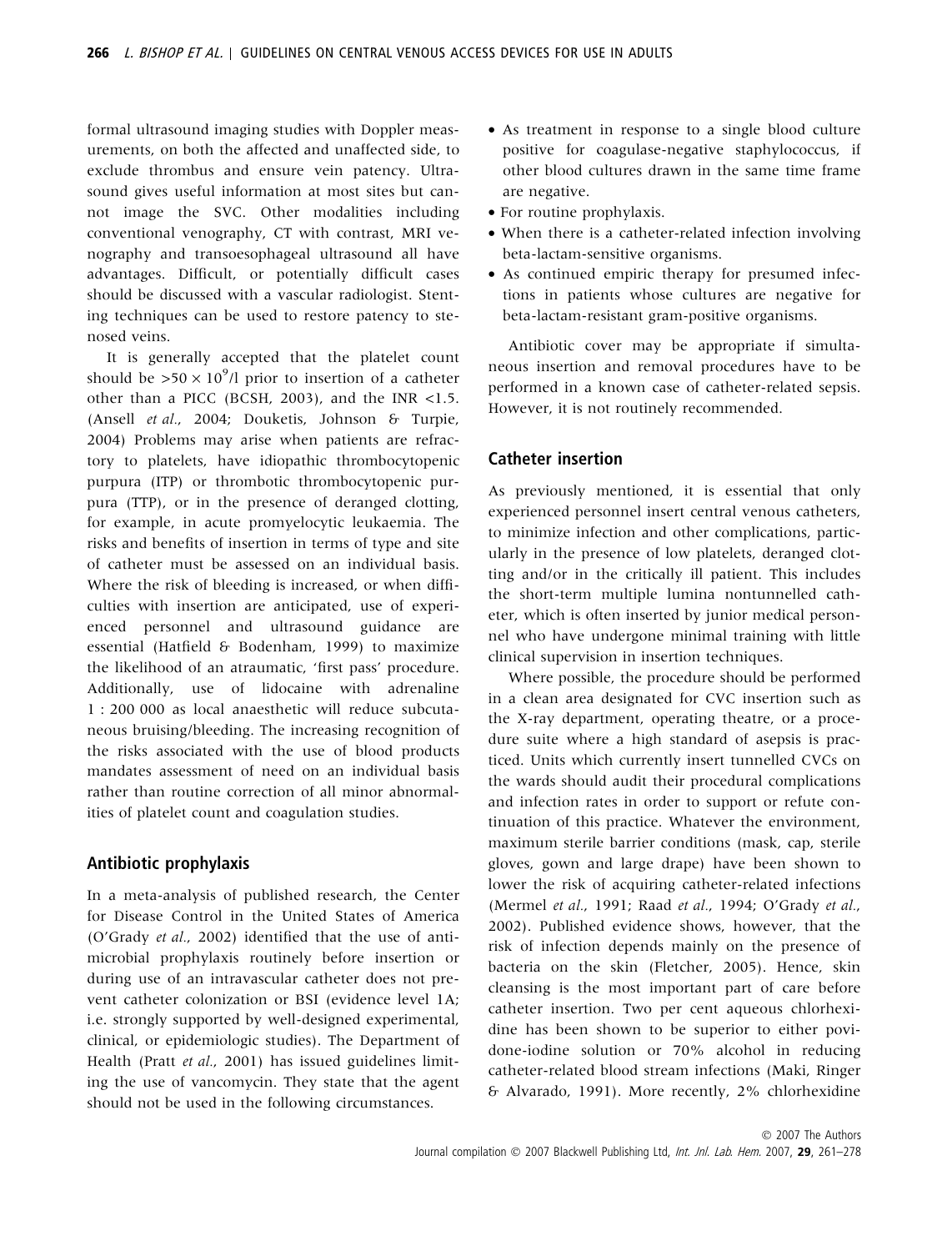in alcohol has been recommended (Pratt et al., 2001; Pellowe et al., 2003) and this should be used for skin antisepsis prior to catheter insertion and for insertion site dressing changes.

Anatomical surface markings can be unreliable for the initial puncture and ultrasound guided insertion of catheters (excluding PICC) is strongly recommended, whenever possible, by operators experienced in the use of ultrasound techniques (NICE, 2002; Hind et al., 2003). Ultrasound can be used for PICC insertion but is not usually necessary. It may, however, be useful to check vein patency, for proximal approaches or when the peripheral veins are not palpable because they lie deep within the subcutaneous tissue. The use of ultrasound ensures patency of the vein and has been shown to reduce insertion-related complications (NICE, 2002; Hind et al., 2003). An image intensifier can be used to image the target vein with contrast and to check correct positioning of the guidewire and catheter tip. Its use is recommended when inserting tunnelled catheters and ports. Catheters are normally inserted under local anaesthesia with, or without sedation such as intravenous midazolam or other combinations of sedative drugs, according to local policy. Occasional patients with severe needle phobia or who become dyspnoeic when lying flat/head down will require a general anaesthetic. The majority of procedures should be performed by Seldinger wire techniques, reserving open surgery for difficult cases or small children. Specialist vascular radiology input will be required for the more difficult cases needing vein stenting or unusual routes of access.

No randomized controlled trials have satisfactorily compared infection or thrombosis rates for catheters placed via the jugular, subclavian and femoral sites (Pellowe et al 2004), although in nonrandomized comparisons, infection rates are higher with femoral catheters (Goetz et al., 1998) [See below]. In adults, the subclavain approach may have an advantage because there is some evidence to suggest that it has lower infection rates than the internal jugular approach (Mermel et al., 1991; Richet et al., 1991), but this must be balanced against the risks of mechanical complications. For example, catheters placed via a subclavian approach are more likely to cause thrombosis than those placed via the internal jugular route (Trerotola, 2000), and are therefore more likely to

cause secondary stenosis (Knutstad, Hager & Hauser, 2003).

A lateral approach when using the subclavian vein avoids 'pinch off' of the catheter, which is a rare complication referring to entrapment of the catheter between the clavicle and the first rib (Polderman & Girbes, 2002). Ultrasound-guided insertions in the subclavian area will tend to move the puncture site laterally because of the presence of the probe and clavicle (Sharma, Bodenham & Mallick, 2004). An alternative is to use the internal jugular vein, which is particularly useful in patients with abnormal coagulation, as it reduces the risk of inadvertent arterial puncture (Lameris et al., 1990), although tunnelling can be more difficult. Debate continues based on retrospective audits concerning the relative merits of right or left insertion sites and the perceived differences in rates of thrombosis, infections and mechanical problems. Other considerations such as cosmetic appearance may be important to patients and care should be taken to avoid lumpy tunnelling in the neck and to arrange for the external portion of the line to be concealed under clothing.

In patients in whom the internal jugular and both subclavian veins are occluded or otherwise unavailable for puncture, or in the event of SVC obstruction, catheters may be inserted into the femoral vein, although infection rates are higher with this approach (Goetz et al., 1998; O'Grady et al., 2002), as are rates of deep vein thrombosis (Trottier et al., 1995; Joynt et al., 2000). Tunnelling can take the exit site out of the groin onto the relatively clean anterior abdominal wall. The femoral approach may also be useful in emergency situations or in the presence of severe thrombocytopenia and/or coagulopathy, where it is easier to apply pressure or achieve haemostasis in the event of bleeding. The straight course of the vein makes it ideal for stiff dialysis-type catheters, which do not traverse tight angles easily.

With subcutaneous ports, subclavian or internal jugular venous access is achieved using aseptic conditions, in the same way as for skin-tunnelled catheters. If patients are accessing their own port, then it should be located low on the rib cage or upper arm, for easy access. When patients are not accessing their own port, then the port is usually located on the upper rib cage near the clavicle. Ports near the sternum provide better needle stability and ease of access. Adequate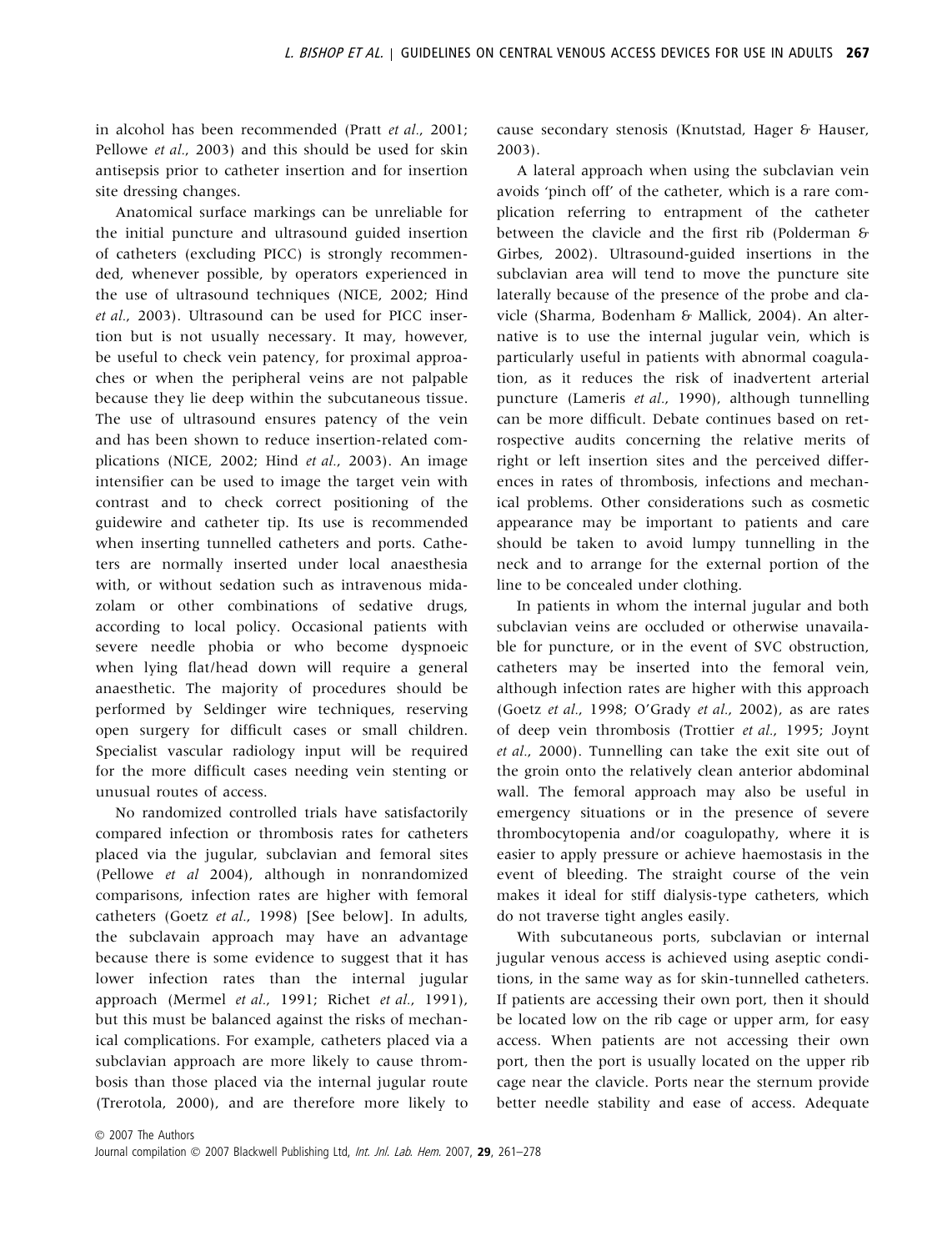subcutaneous tissue will prevent erosion through the skin. If the port is placed too deeply or there is excess adipose tissue, it can make access difficult. Placement under the arm, in the breast or the soft tissue of the abdomen should be avoided (Goodman, 2000). There are both low and high profile ports available.

#### Immediate patient care after catheter insertion

Tip placement should be checked by X-ray prior to use and the position of the catheter tip documented in the patient file. Optimum tip position is the distal superior vena cava or the upper right atrium (Fletcher & Bodenham, 2000).The carina can be used as an approximate marker of the level of the pericardial reflection. Catheters inserted from the left side tend to need the tip to lie at the junction of the SVC and RA or within the upper RA, in order for the catheter tip to lie within the long axis of the vessel. Changes in tip position on standing may be significant. Chest X-rays taken within 1–2 h of placement may not demonstrate a slowly developing pneumothorax or bleed. A further chest X-ray is required if the patient becomes dyspnoeic or complains of laterat chest wall discomfort/pain. Pneumothorax usually relates to subclavian vein catheterization but can also result from attempted internal jugular cannulation. Many pneumothoraces do not require drainage but should be monitored by serial X-rays. Smaller bore Seldingertype drains are suitable for draining slowly accumulating collections when treatment is required, and large bore traditional chest drains are rarely required.

A transparent semi-occlusive dressing such as Op-Site 1 V 3000<sup>TM</sup> is recommended (Reynolds, Tebbs & Elliott, 1997; Treston-Aurand et al., 1997). Transparent dressings reliably secure the device, permit continuous visual inspection of the catheter site, permit patients to bathe and shower without saturating the dressing, and require less frequent changes than do standard gauze and tape dressings. The dressing should be changed after the procedure if bleeding has occurred, but otherwise not until 24 h postoperatively. It should then be changed weekly if there are no signs of bleeding and/or infection. However, a recent review has found no consistent benefit for any type of dressing (Gillies et al., 2003). A meta-analysis has assessed studies that compared the risk for catheterrelated BSIs for groups using transparent dressings vs.

groups using gauze dressing. The risk for CRBSIs did not differ between the groups. The choice of dressing can be a matter of preference. If blood is oozing from the catheter insertion site, gauze dressing might be preferred (O'Grady et al., 2002).

For patients with a tunnelled catheter, the upper suture over the insertion site into the vein should be removed at 7–10 days and the lower one at the exit point should be removed after 3 weeks. Recent evidence supports the use of securing devices, including tapes, adhesives or staples (Motonaga, Lee & Kirsch, 2004), particularly with nontunnelled CVCs and PICC. These obviate the need for sutures at the exit site or around the vein, which can cause difficulties with subsequent line removal. Securing devices have also been shown to reduce infection rates when compared with sutures (Crnich & Maki, 2002; Yamamoto et al., 2002; Frey & Schears, 2006). Sutures over an implanted port insertion site are removed after 7– 10 days, although some operators may use dissolvable sutures to close the wound. Peripherally inserted central catheters and nontunnelled catheters should always be covered with a dressing, although skin-tunnelled catheters may not require a dressing once the wound has healed (Morris et al., 1995; O'Grady et al., 2002). This can be reviewed on an individual basis. Implanted ports do not require any dressing once the wound has healed.

## Long-term catheter care

For skin-tunnelled devices, it is advisable to either secure the ends to the chest wall with tape or to use a 'neck-bag' to take the weight of the free ends. Showering is preferable to bathing, and swimming must be avoided with any external catheter, in order to prevent colonization by Gram-negative organisms, especially Pseudomonas spp.

Flushing with the correct solution and technique is essential to maintain catheter patency, and only single-dose solutions should be used. The use of heparin flushes vs. normal saline intermittent flushes remains controversial. Many clinicians still recommend the use of heparin (10 U/ml) to prevent thrombus formation and ensure catheter patency, but the efficacy of this is unproven (Pellowe et al. 2004). Exposure to heparin should be minimized to prevent the development of heparin-induced thrombocytopenia (HITS) and to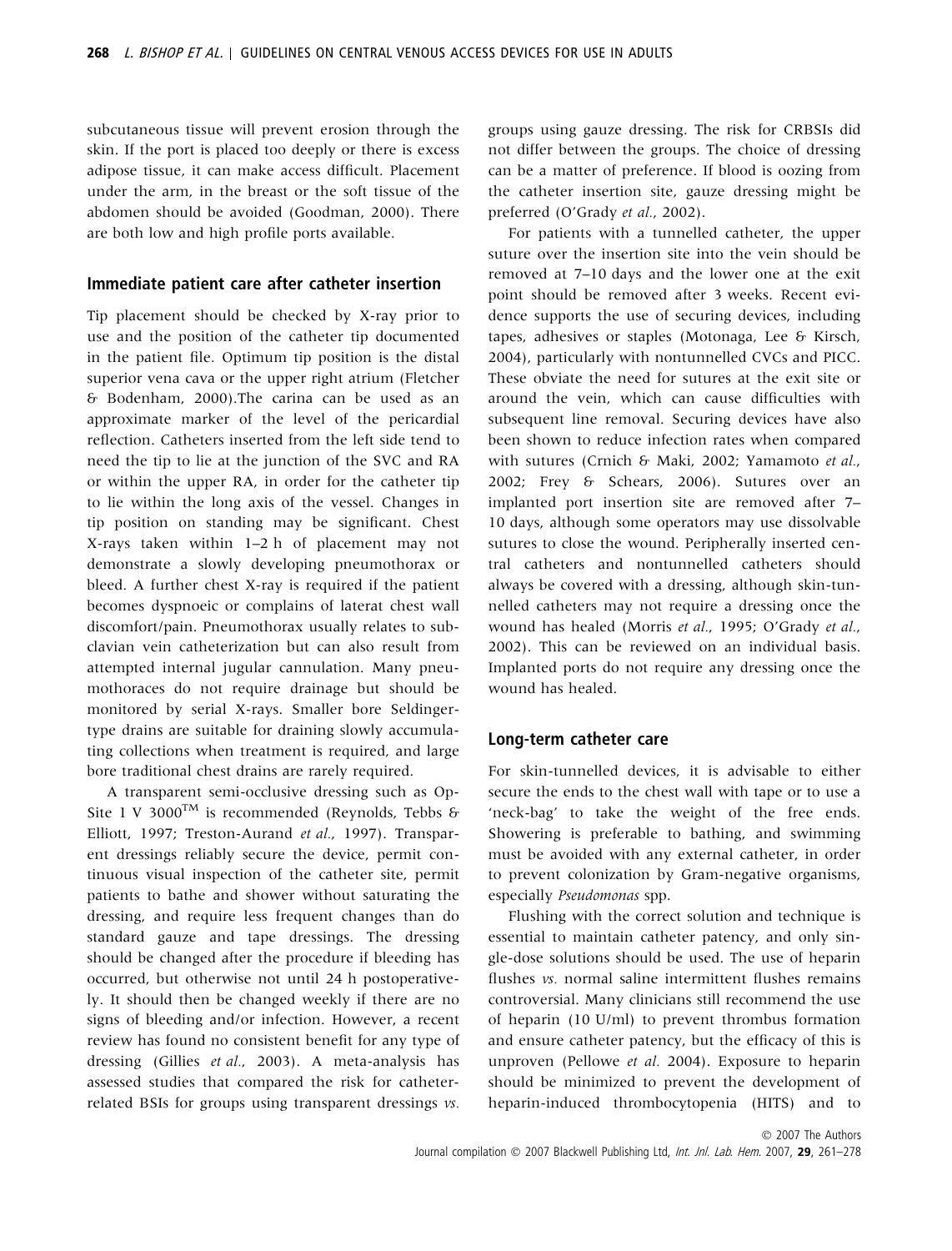avoid development of bleeding complications because of inadvertent heparinization secondary to multiple heparin flushes (Passannante & Macik, 1998). A review of the current evidence concluded that heparin doses of 10 U/ml are no more beneficial than flushing with normal saline alone (Pellowe et al. 2004). However, there are exceptions. For example, apheresis/ dialysis catheters require heparin flushes to maintain patency, and some manufacturers and clinicians recommend heparin flushes, particularly when catheters are infrequently accessed. The need for heparin may be a function of bore, as larger bore catheters allow quicker back-tracking of blood up the lumen. Because thrombi and fibrin deposits on catheters might serve as a nidus for microbial colonization of intravascular catheters, the use of anticoagulants might have a role in the prevention of CRBSI. Because the majority of heparin solutions contain preservatives with antimicrobial activity, whether any decrease in the rate of CRBSI is a result of the reduced thrombus formation, the preservative, or both is unclear (O'Grady et al 2002).

Flushing protocols for the main types of catheter are shown in Table 2 although the manufacturers' recommendations should always be followed. Syringe size can be important as the smaller syringes create greater pressure and may contribute to catheter rupture if excessive pressure is exerted (Conn, 1993; Primhak, 1998). Care must always be taken to maintain patency by using a pulsatile flush method and by maintaining positive pressure while removing the syringe at the end of flushing in order to avoid reflux of blood (Goodwin & Carlson, 1993; Dougherty, 2004). The use of needle-free connectors is recommended as these have been shown to reduce infection (Yebenes et al., 2004). Patients should be educated in the care of their catheters, and a recent randomized study has shown a reduction in catheter-related infections when patients are made responsible for care of the catheter (Moller et al., 2005).

Several prospective and randomized studies have shown that specialist teams can reduce infection rates (Miller et al., 1996; Fitzsimmons et al., 1997; Meier et al., 1998; Soifer et al., 1998; Solomon & Stoddard, 2001; Hamilton, 2004), and where possible the use of these should be developed. Infections can be minimized by careful hand washing and catheter site care. The external surfaces of the access port should be

| Table 2. Catheter flushing protocols |                                                                                                                                    |                                                          |                                                                                |
|--------------------------------------|------------------------------------------------------------------------------------------------------------------------------------|----------------------------------------------------------|--------------------------------------------------------------------------------|
| Catheter type                        | Solution                                                                                                                           | Frequency                                                | Cautions                                                                       |
| Nontunnelled                         | 10 ml saline $0.9% \pm 5$ ml heparinized<br>$(10$ U/ml)<br>saline solution                                                         | After each access when used<br>intermittently, or weekly |                                                                                |
| Skin-tunnelled*                      | heparinized saline solution (10 U/ml)<br>10 ml saline $0.9\% \pm 5$ ml                                                             | After each access or weekly                              |                                                                                |
| Ports*                               | heparinized saline solution (10 U/ml)<br>10 ml saline $0.9\% \pm 5$ ml                                                             | After each access or monthly                             | Do not use a syringe smaller than<br>10 ml in size, to avoid catheter          |
| Apheresis/dialysis                   | 1000 U/ml or 5000 U/ml Catheter<br>10 ml saline $0.9%$ plus                                                                        | After each access or weekly                              | Calculate 'dead space volume' to<br>avoid systemic heparinization -<br>rupture |
| PICC*                                | 10 ml saline $0.9\% \pm 5$ ml heparinized<br>$(10 \text{ U/ml})$<br>saline solution<br>volume only                                 | After each access, or at least weekly                    | usually printed on the CVC lumen                                               |
|                                      | *Valved varieties require 10 ml saline 0.9% solution to flush. No heparin required. Refer to manufacturer guidelines in each case. |                                                          |                                                                                |

© 2007 The Authors Journal compilation © 2007 Blackwell Publishing Ltd, Int. Jnl. Lab. Hem. 2007, 29, 261–278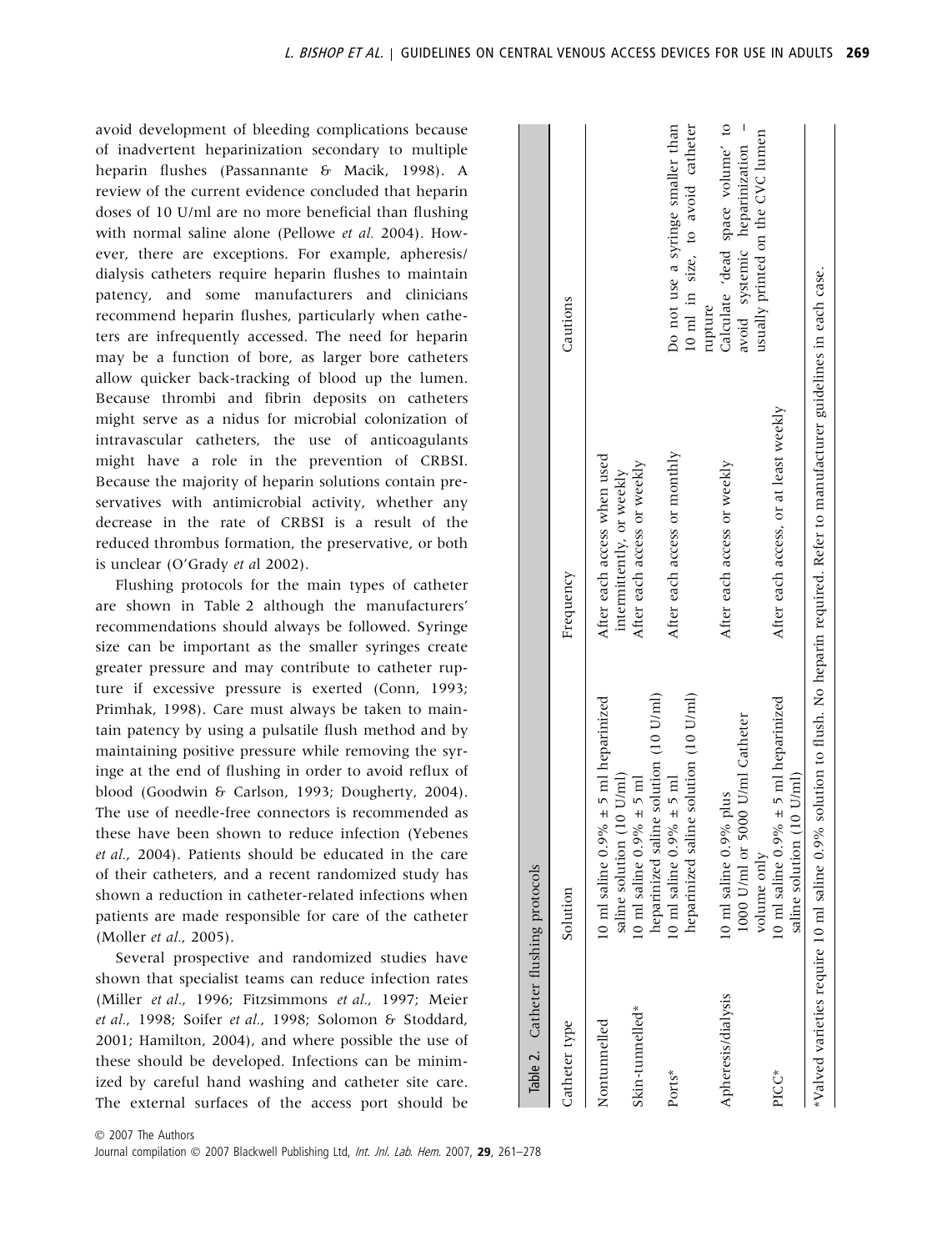disinfected with a chlorhexidine gluconate solution unless contraindicated by the manufacturers instructions (Pellowe et al. 2004; Pratt et al., 2001). Either a sterile (sterile gloves) or 'nontouch' (clean gloves) technique must be utilized when accessing any CVC lumen. A blood sampling protocol should be developed locally, but must include instruction on the removal of the heparinized dead space (approximately 5 ml) prior to sampling, to avoid erroneous results. The volume to be removed before coagulation studies are performed is uncertain with central venous catheters, but for APTT studies from arterial cannulae it is recommended that six times the dead space volume is removed (Laxson & Titler, 1994). Coagulation studies in such circumstances may produce erroneous results, particularly with apheresis or dialysis catheters where stronger heparin solutions have been used, and, if there is any doubt, the sample should be taken from a peripheral vein. In the bone marrow transplant setting, a lumen for taking blood for ciclosporin and other drug levels should be identified and the drugs administered through a different lumen.

#### Patient information

A patient's guide should include the following sections: (i) What constitutes a central venous access device. (ii) The advantages and disadvantages of having a central venous access device. (iii) Any risks involved in the insertion of a central venous access device. (iv) Care of the device. (v) Removal of the device.

Locally generated patient information leaflets are recommended but should not be a substitute for careful and detailed explanation by a nurse/doctor experienced in the care of central venous catheters. Generally speaking, the following information must be provided, with a 24-h cover arrangement:

- How to contact a nurse or doctor if the exit site is red, sore, oozing pus or in the event of a fever of  $>38$  °C.
- How to contact a nurse or doctor if the catheter becomes damaged or leaks.
- How to contact a nurse or doctor if the arm becomes swollen or if any distended veins become apparent on the chest or neck.
- How to contact a nurse or doctor if breathless or pain are experienced.

#### Management of problem patients

- If the patient is thrombocytopenic and there is evidence of bleeding after catheter insertion, then the patient should receive further platelet transfusion(s) to maintain the count in excess of  $50 \times 10^9/1$  until bleeding stops, bearing in mind problems may exist in patients refractory to random donor platelets or in those suffering from ITP or TTP (BCSH, 2003). In these situations the application of pressure dressings and topical tranexamic acid may help. Prolonged compression (15 min plus) will often stop bleeding. It should not be overlooked, however, that there are no published prospective, randomized studies to support or negate the theory that the level of platelet count at time of CVC insertion should be maintained above  $50 \times 10^9$ /l to reduce potential for significant bleeding problems. Barrera et al. (1996) concluded that thrombocytopenia is not the only risk factor for bleeding and concludes that other variables such as insertion site, number of needle passes to cannulate the vein, and expertise are more pertinent. Similarly, the study by Ray and Shenoy (1997) concluded that peri-procedural platelet transfusions have little effect on bleeding outcome. Other studies in patients with liver disease and complex haemostatic defects have found that a platelet count of  $\langle 50 \times 10^9 / 1 \rangle$  was an independent risk factor for bleeding in comparison with raised INR or prolonged PT (Doerfler, Kaufman & Goldenberg, 1996; Fisher & Mutimer, 1999; Mumtaz et al., 2000). Robust, randomized studies are necessary to achieve evidence-base guidance in these complex situations.
- In patients with disseminated intravascular coagulation, for example, in association with acute promyelocytic leukaemia, there should be vigorous correction of any abnormality of coagulation. The prothrombin time should be <1.5 times normal and fibrinogen >1.0 g/1. Patients taking oral anticoagulants should stop their tablets to achieve an INR <1.5 before catheter insertion. If time is limited, factor concentrates, fresh frozen plasma (FFP), or vitamin K may be required, but the latter, in high doses, may interfere with subsequent anticoagulation (Baglin, Keeling & Watson, 2005). Reversal of therapeutic anticoagulation with vitamin K is usually achieved within 4–6 h of intravenous administration of vita-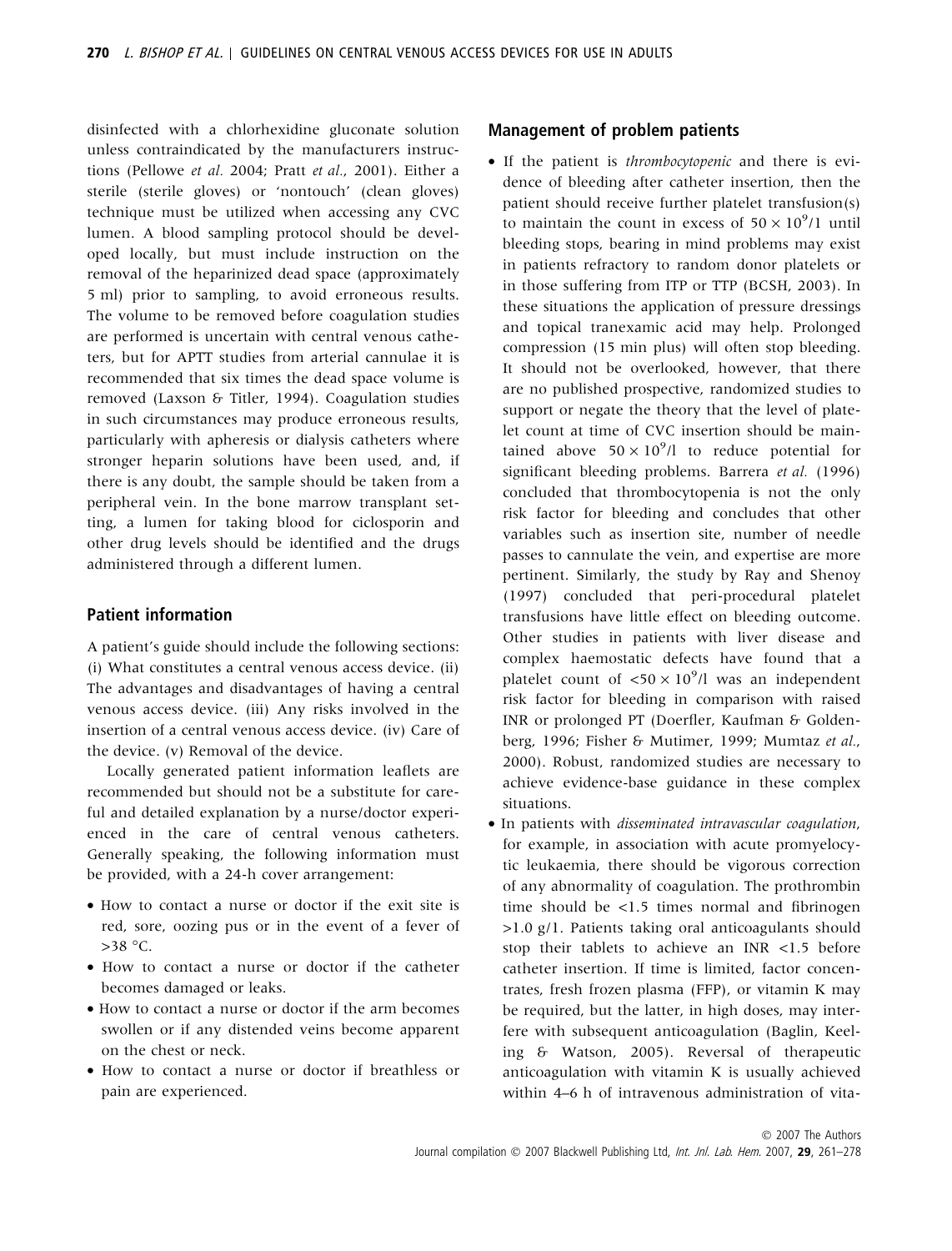min K, and within 24 h of oral administration (Watson et al., 2001). Phytomenadione (Konakion<sup>®</sup>) doses of up to 2 mg intravenously, or 5 mg orally are recommended. Complete and rapid reversal of over anticoagulation is more readily achieved with a factor concentrate rather than with FFP (Makris et al., 1997; Evans, Luddington & Baglin, 2001). Intravenous vitamin K should be given if reversal is to be sustained (Yasaka et al., 2002), and repeat administration may be required after 24 h.

Intravenous unfractionated heparin (UFH) should be stopped 3 h before catheter insertion and restarted when haemostasis is secured. In patients receiving prophylactic subcutaneous low molecular weight heparin (LMWH), catheter insertion can be undertaken 12 h after the last injection; for patients receiving therapeutic subcutaneous LMWH, the time to catheter insertion should be extended to 18 h after the last injection. Heparin can be recommenced once the operator has confirmed haemostasis is secure, usually within 2 h of catheter insertion. Substitution with intravenously infused UFH or insertion of an IVC filter should be considered if there is a very high thrombotic risk. Expert haematology advice should be sought.

- Haemophiliac patients (with haemophilia A, B or C) will require appropriate factor replacement, as may patients with other inherited coagulopathies. Correction should be maintained for >48 h. Clinicians caring for such patients should seek advice from their local haemophilia reference centre.
- *Infection* at the time of catheter insertion represents a relative contra-indication to proceeding, and consideration should be given to temporary, nontunnelled catheter placement or temporary use of peripheral cannulae, but the risks and benefits should be considered for each patient on an individual basis. If the patient has a unilateral skin infection on the anterior upper chest wall, the unaffected side should be used for catheter placement. Targeted antibiotic prophylaxis may be warranted in these cases.

Routine replacement of nontunnelled CVCs should not be used as a method for preventing catheter-related infection, as this has not been shown to reduce infection rates (Cook et al., 1997; O'Grady et al., 2002). Guidewire-assisted catheter exchange to replace a malfunctioning catheter is acceptable if there is no evidence of infection. However, if infection is suspected, the existing catheter should be removed and a new catheter inserted at a different site (Pratt et al., 2001). This technique is generally impractical for cuffed tunnelled catheters or ports, when it may be technically easier and safer to insert a new catheter into a clean site.

• A patient who has received previous radiotherapy to one side of the chest should have the catheter inserted on the opposite side. Patients who have undergone mastectomy and lymph node dissection should have the catheter placed on the opposite side. Catheters can be tunnelled onto the arm or other sites if the chest wall is unsuitable. Catheters should be kept away from breast prostheses and pacemaker boxes/wires.

# Prevention and management of catheter complications

The main complications are: (i) catheter-related infection; (ii) catheter malfunction; and (iii) catheter-related thrombosis.

## Catheter-related infection

Infection rates vary from 0.08 per 1000 days in oncology outpatients to 19/1000 catheter days in the critically ill (Fletcher, 2005). Haemato-oncology infection rates probably lie somewhere within this range but catheter-related blood stream infections can be severe and life-threatening depending on the micro-organism involved. The Department of Health (Pratt et al., 2001) has made recommendations for good practice regarding prevention, diagnosis and treatment of infections (and other aspects of central venous catheterization), which have recently been updated by Pellowe et al. (2004). There are three categories:

• A catheter-related blood stream infection is defined as at least two blood cultures positive with the same organism, obtained from at least two separate sites at different times, in association with evidence of colonization of the catheter with the same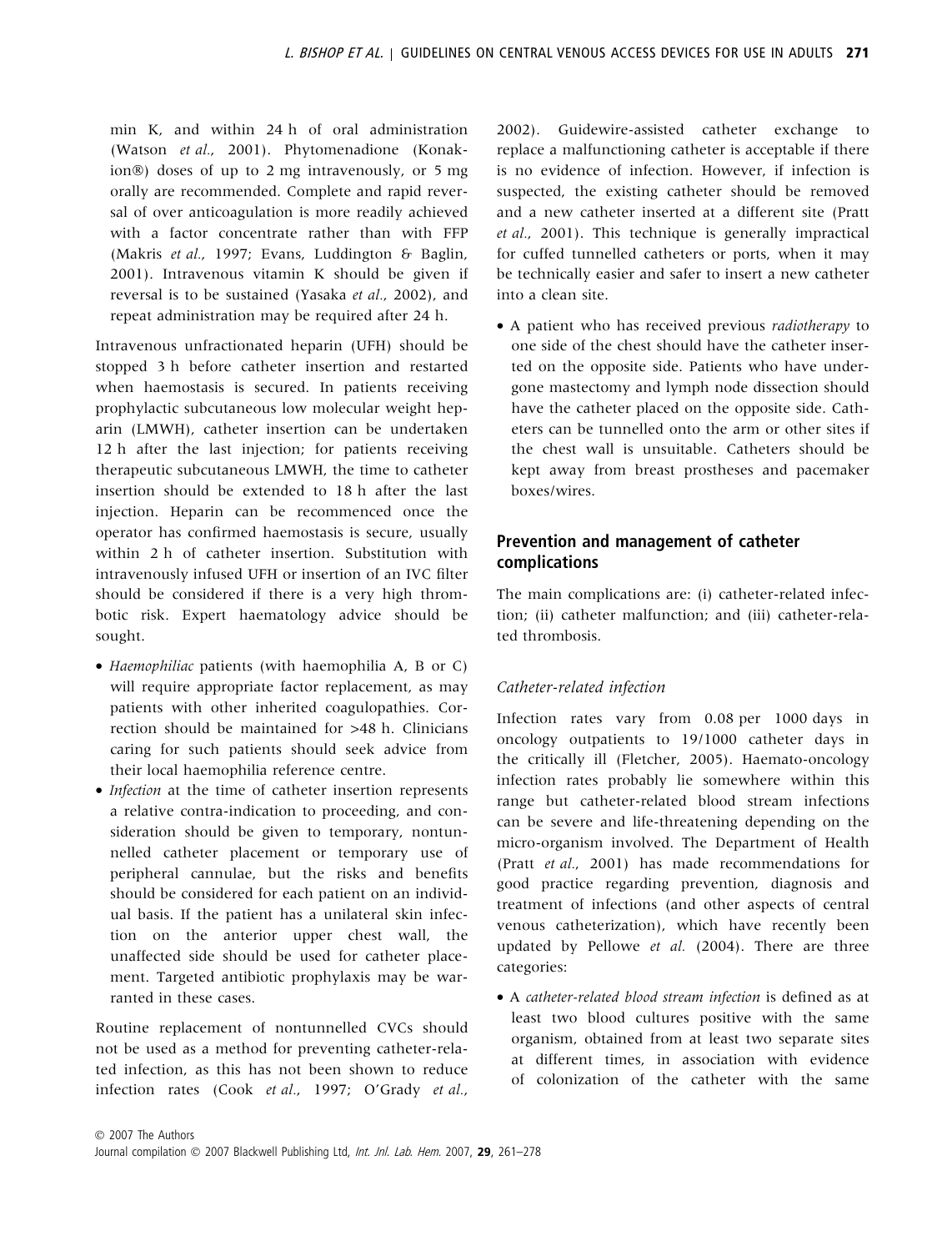| Table 3. Recommendations for the management of catheter related infections |                                                                                                        |                                                                                                                                                                                                                                                                                                                                                           |
|----------------------------------------------------------------------------|--------------------------------------------------------------------------------------------------------|-----------------------------------------------------------------------------------------------------------------------------------------------------------------------------------------------------------------------------------------------------------------------------------------------------------------------------------------------------------|
| Category of infection                                                      | Non-neutropenic patient                                                                                | Neutropenic patient                                                                                                                                                                                                                                                                                                                                       |
| Exit site infection                                                        | Remove catheter if no longer needed<br>Treat empirically with *flucloxacillin                          | Remove catheter if no longer needed<br>Initial empirical therapy including glyco-<br>peptide<br>Treat for 10–14 days or longer until<br>infection resolved<br>Modify according to isolates<br>Remove catheter if evidence of progres-<br>sion or if blood cultures are positive for<br>Staph. aureus, Pseudomonas spp., Mycobac-<br>terium spp., or fungi |
| Tunnel infection                                                           | Remove catheter if no longer needed<br>Treat empirically with *flucloxacillin                          | Remove catheter if no longer needed<br>Initial empirical therapy including glyco-<br>peptide<br>Treat for 10–14 days or longer until reso-<br>lution of soft tissue infection. Modify<br>according to isolates<br>If tracking continues to spread remove<br>catheter                                                                                      |
| Presumed catheter-related<br>bloodstream infection                         | Remove catheter if no longer needed<br>Treat empirically with antibiotics<br>targeted against isolates | Remove catheter if no longer needed<br>Initial empirical antibiotic therapy. Mod-<br>ify according to isolates.<br>Treat for at least 10-14 days<br>Remove catheter if cultures remain pos-<br>itive after 48 h of therapy or if proven<br>catheter-related infection with Staph. au-<br>reus, Pseudomonas spp., Mycobacterium<br>spp., or fungi          |

\*Unless known to be colonized with MRSA, when a glycopeptide should be used

organism. The latter part of the definition can only be strictly fulfilled by removing the catheter.

- An exit site infection presents with erythema, tenderness and occasionally a discharge at the insertion site.
- A tunnel infection is characterized by pain and induration along the track of the catheter.

The incidence of these infections varies in different centres with different groups of patients and different practices.

The management of catheter infections remains controversial. Attempts should be made to make a microbiological diagnosis by culturing blood from all catheter lumina, a peripheral sample of blood and the exit site before commencing antibiotics. However, in clinical practice, it is usual for broad-spectrum antibiotics to be initiated while awaiting culture results. Table 3 summarizes current recommendations based upon consensus and the literature, although the decision to salvage or remove a catheter should be made following discussion with the microbiologist and after consideration of the patient's clinical status and his position on the treatment pathway. Recent evidence suggests that in situ use of glycopeptides may be effective for coagulase negative staphylococcal infections (Ley et al., 1996; Giacometti et al., 2005). The 'antibiotic lock' technique may also be effective in reducing catheter-related bacteraemia (Carratala, 2002; Garland et al., 2005; Rijnders et al., 2005; Fernandez-Hidalgo et al., 2006; Kim et al., 2006). Certain organisms carry a much greater risk of treatment failure and disseminated infection (see Table 3). A catheter lock solution containing citrate and taurolidine (TauroLock<sup>TM</sup>) has been used particularly in the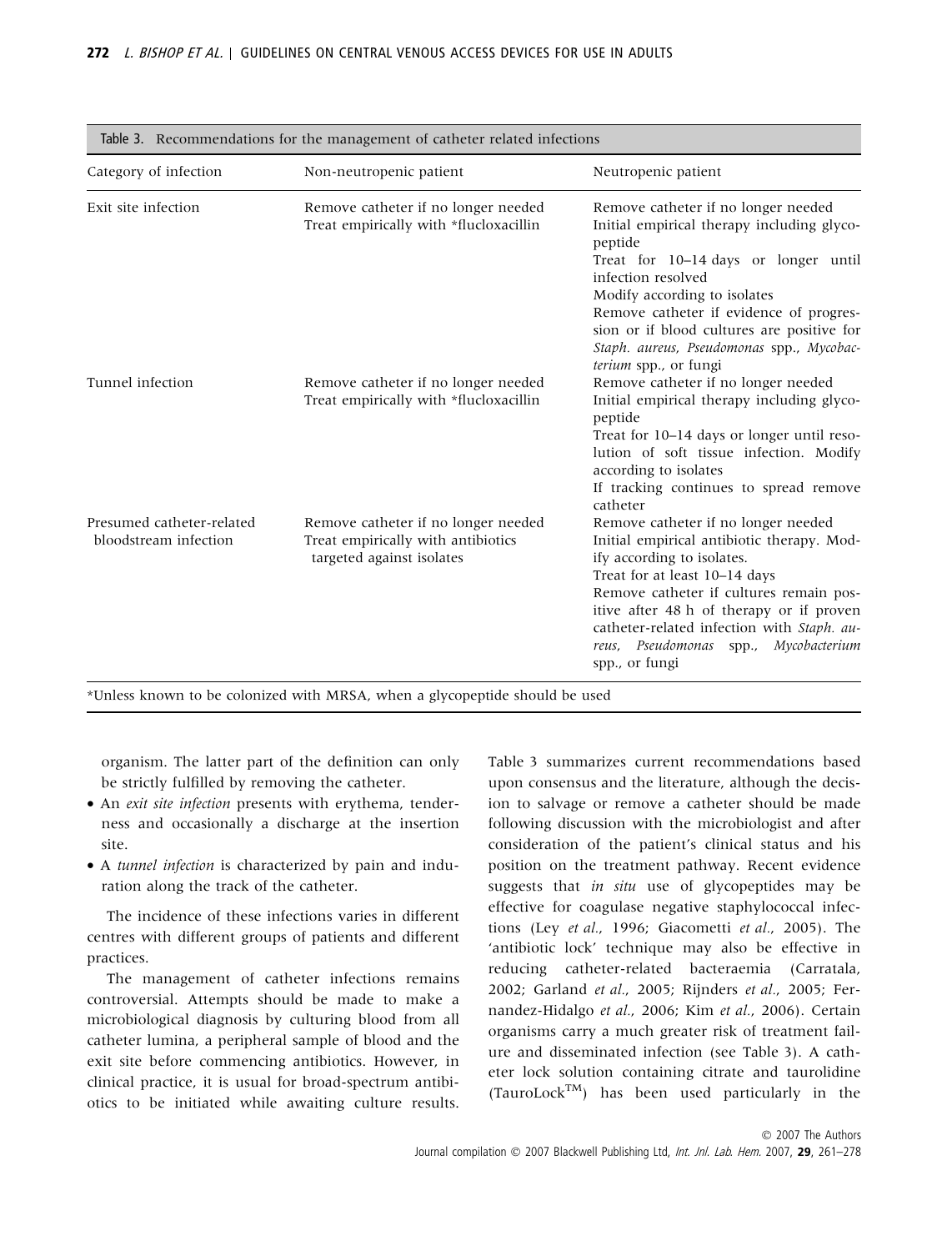setting of haemodialysis catheters (Allon, 2003; Betjes & van Agteren, 2004), and is designed to render the internal flow passages resistant to clot formation and hostile to bacterial and fungal growth. This may also prove useful in the haemato-oncology setting, but requires further evaluation.

It is recommended that administration sets are changed every 72 h when used for continuous infusions of solutions, but these should be changed more frequently if used for intermittent therapies, blood, or lipids (NICE, 2003; RCN, 2005). Needle-free connectors must be changed in accordance with manufacturer's recommendations (Medicines and Healthcare Products Regulatory Agency (MHRA), 2005).

#### Catheter malfunction

Partial and complete catheter blockage is evidenced by difficulty in aspirating blood or infusing fluid. Forcible introduction of fluid down an obstructed lumen may cause catheter rupture. Catheter occlusion may include blockage resulting from kinking of the catheter, 'pinch off syndrome', occlusion of the catheter tip on the vessel wall, fibrin sheath or fibrin flap or luminal thrombus, or migration of the tip into a smaller vessel. Plain X-ray or a catheter contrast study may be helpful in confirming the diagnosis. Initially, fibrin sheaths manifest with catheter dysfunction, progressing to complete failure. They are usually discovered 1–2 weeks after placement (Crain, Horton & Mewissen, 1998). Infusion substances can penetrate between the catheter wall and the fibrin sheath in a retrograde manner, along the catheter to the site of venous insertion, and even out to perivascular and subcutaneous layers. This can lead to cutaneous or subcutaneous necrosis. Untreated fibrin sheaths are associated with increased risk of complications, but interventional radiologists may be able to temporarily salvage catheter function by using percutaneous, intravascular fibrin sheath stripping via a transfemoral approach (Knutstad, Hager & Hauser, 2003).

Where catheter occlusion is due to thrombus without symptomatic thrombosis, instillation of Hepsal (heparin sodium 10 U/ml) may be effective. If not, urokinase 10 000 U/ml reconstituted in 4 ml normal saline may be tried, using 2 ml of solution into each catheter lumen and ensuring that intraluminal volumes only are instilled. Urokinase is manufactured by Medac and is available on a named patient basis. The solution should be injected gently into the catheter with a push-pull action to maximize mixing within the lumen. The lumen should then be clamped and left for at least 2–3 h. The catheter should then be unclamped and the solution containing disaggregated clot aspirated (Gabriel, 1999; Dougherty, 2004). It has not been shown to be cost-effective or clinically necessary to leave the solution in the lumen for longer periods, such as between episodes of haemodialysis.

Very recently, an alternative urokinase preparation called Syner-KINASE has become available. This is manufactured by Syner-med and has been licensed in the UK for clearing blocked intravenous catheters. It is highly purified, extracted from human urine, and tested by PCR to exclude viral contamination. This is said to be free of the technical problems associated with manufacture, which occurred with the previous brands of urokinase.

An alternative to urokinase is Cathflo Activase (Alteplase), which is a recombinant human tissue plasminogen activator (t-PA; Deicher et al., 2002). Again, this is available on a named patient basis and is manufactured by Genentech.

Other reasons for catheter malfunction can include damage to the catheter. For example, 'pinch off' as described earlier, or kinking of the catheter. Occasionally, the tip of the catheter can migrate, particularly if the catheter is short and the tip initially lies in the upper superior vena cava or brachiocephalic vein. This may result in the catheter ceasing to function. Repeat chest X-rays may help in diagnosing these problems. Internal repair of a damaged catheter is no longer recommended because of risk of infection and/or air embolus. External repairs of damaged catheters can be performed using kits provided by the manufacturers.

#### Catheter-related thrombosis

Catheter-associated thrombosis may be spontaneous, or may result from a prothrombotic state associated either with underlying malignancy or treatment, particularly with <sup>L</sup>-asparaginase, thalidomide or lenalidamide. The catheter will normally require removal if thrombosis is confirmed. Intraluminal thrombosis may be prevented by adhering to appropriate flushing protocols and ensuring good placement of the catheter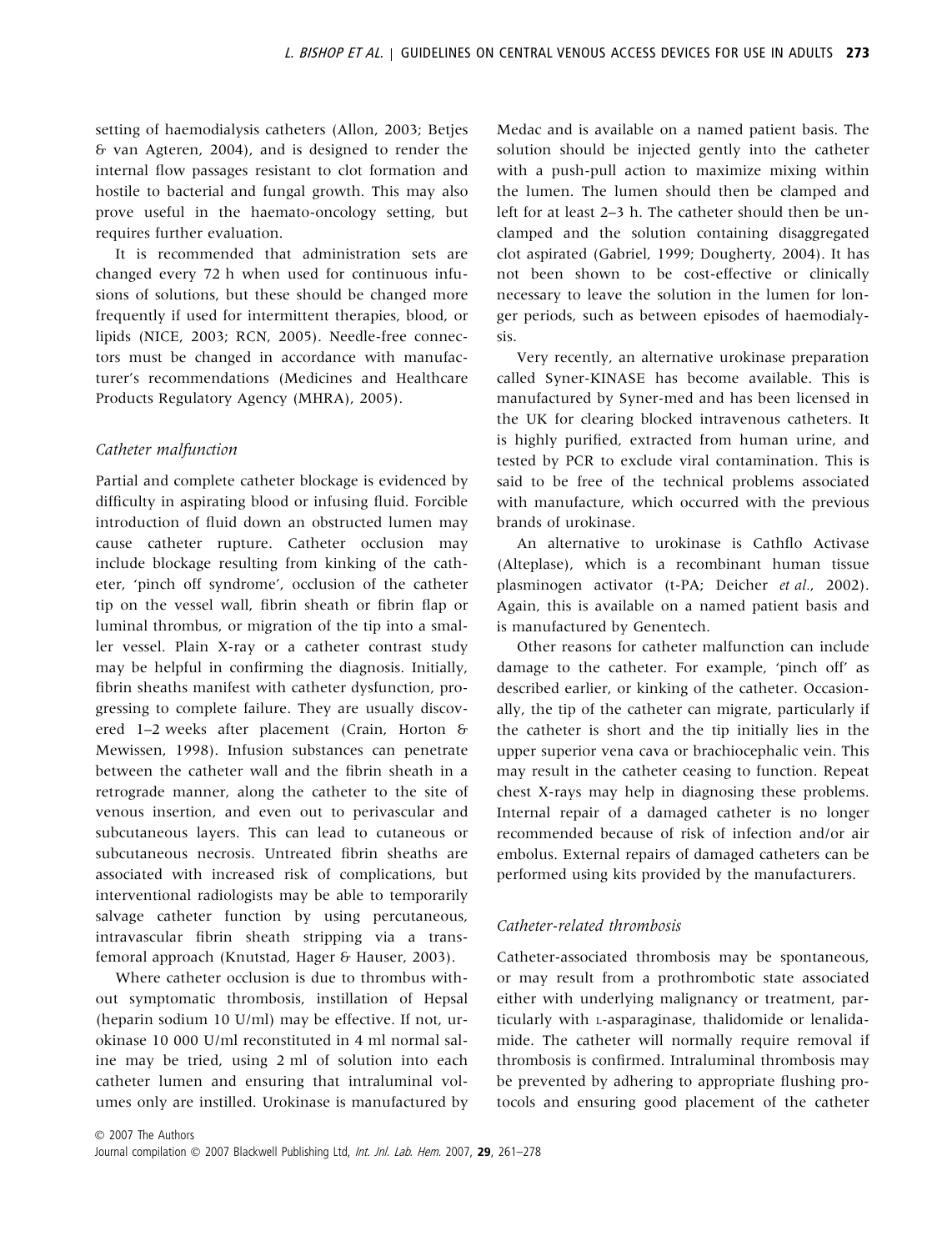tip (Table 2). The use of low dose warfarin is now contraindicated as it has been shown to be of no apparent benefit for the prophylaxis of symptomatic catheter-related thrombosis in patients with cancer (Couban et al., 2005; Young et al., 2005). Dose-adjusted warfarin may be superior but at the cost of an increased risk of bleeding. There are no published data concerning ideal levels of anticoagulation in thrombocytopenic patients or on the recommended duration of anticoagulant therapy in catheter-related thrombosis. If the catheter is removed because of confirmed thrombosis, therapeutic doses of low molecular weight heparin and warfarin should be given in nonthrombocytopenic patients. In thrombocytopenic patients low molecular weight heparin may be used, adjusting the dose in accordance with the level of thrombocytopenia. Full doses can be given if the platelet count exceeds  $80 \times 10^9$ /l (BCSH, 2006), in the absence of bleeding and where renal function is normal. With platelet counts below this, the decision regarding heparin dose should be based on clinical need, the presence or absence of bleeding, and whether or not the platelet count increments with platelet transfusion. Renal function should be regularly monitored during treatment.

Anticoagulation should be continued for a period of approximately 3 months in uncomplicated cases, with a target INR of 2.5 (range: 2.0–3.0) when warfarin is being used. If there is clinical or radiological evidence of persistent thrombus, anticoagulation should be continued for a longer period. Mechanical clot lysis or local application of thrombolytic drugs to rapidly restore vein patency can be effective if the vein is occluded with fresh thrombus. Collaboration with vascular surgical or interventional radiology teams is advised.

If the patient has a PICC, any swelling of the arm should be monitored. Swelling alone does not confirm thrombosis, and if suspected it must be confirmed radiologically, by Doppler ultrasound, CT scanning or other imaging. If confirmed, the PICC should be removed and anticoagulants commenced as described previously.

#### Technique of catheter removal

Indications for catheter removal include: (i) catheterrelated infection, (ii) persistent catheter occlusion, (iii) catheter-related thrombus, (iv) damaged catheter, and (v) the end of treatment. Removal of a skin-tunnelled catheter requires local anaesthetic and minor surgical cut-down to remove the cuff if the catheter has been in situ for more than approximately 3 weeks. The patient should lie down to avoid air embolus. Simple traction can remove the catheter and cuff in catheters, which have been in less than three weeks. Gentle traction can be attempted, but if difficulty is encountered it is important to stop prior to the catheter breaking. Removal should be undertaken by experienced personnel. The platelet count should be  $>50 \times 10^9$ /l and the INR less than 1.5. Ideally, 12 h should have elapsed after prophylactic low molecular weight heparin, and 18 h after a therapeutic dose. The skin-tunnelled catheter can be removed under local anaesthetic. Use of a local anaesthetic agent containing epinephrine  $(w/v/1 : 200 000)$  may be helpful in the presence of thrombocytopenia and deranged clotting, to minimize local bleeding. A small incision (2 cm should be adequate) is made alongside the cuff and blunt dissection used to free the cuff and avoid catheter damage prior to removal. If the cuff is at the exit site it can be removed by enlarging the exit site wound. The intravascular portion should be removed safely prior to cutting the catheter (Galloway & Bodenham, 2004). If the catheter tip is sheared off during removal, it is likely to embolize into the right heart or pulmonary artery and will require urgent retrieval by vascular radiologists using a snare, under fluoroscopic guidance (Bessoud et al., 2003). Internal repair of a damaged catheter is no longer recommended because of risk of infection and/or air embolus. External repairs to damaged catheters can be performed using kits provided by the manufacturers.

It is important to remove the catheter in the direction of the tunnel. The catheter should be inspected carefully after removal to ensure that it is complete, and, if infection is suspected, the tip should be sent to the microbiology department for culture. The cutdown site should be sutured with a fine 3/0 or 4/0 monofilament suture. Large incisions and thick sutures should be avoided as these scar badly. After removal, pressure should be applied to the exit point, tunnel and venotomy site and an occlusive dressing placed over the exit site to avoid air embolism. Ports require surgical removal in theatre or equivalent. Peripherally inserted central catheters and short term,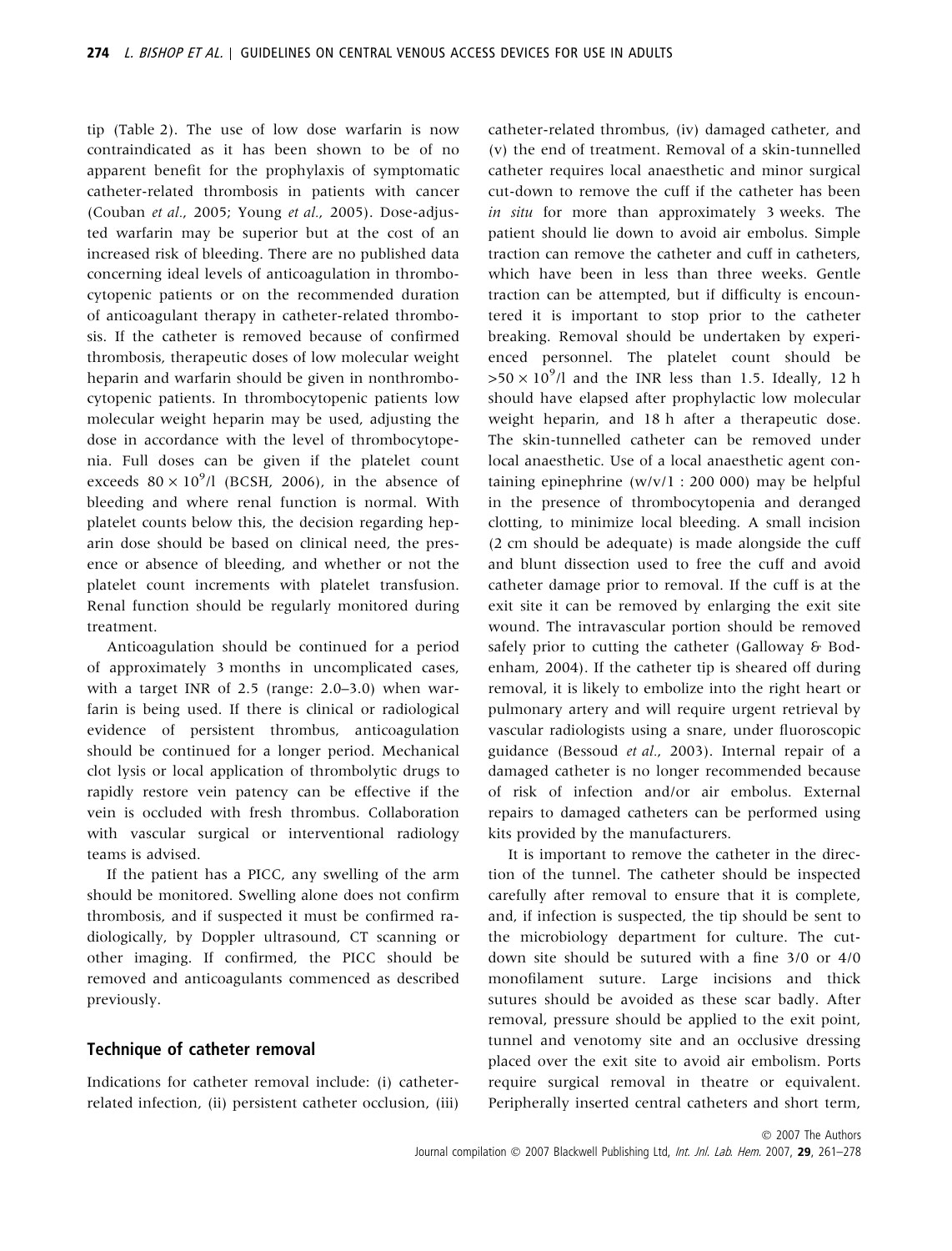nontunnelled catheters can be removed at the patients bedside and pressure applied. The tips should be sent for microscopy and culture if clinically indicated.

#### Recommendations for audit

A locally based audit should include patient identification data, diagnosis, date of catheter insertion, number of previous catheters, operator and department where the catheter was inserted, complications associated with the catheter, date of and reason for removal. Each unit should monitor their infection rates/1000 catheter days to observe any changes or trends in infection rates and be mindful of the emergence of resistant bacteria.

#### ACKNOWLEDGEMENT

We are very grateful to Michaele Pocock for reading the manuscript and for providing helpful suggestions and further references.

#### DISCLAIMER

While the advice and information in these guidelines is believed to be true and accurate at the time of going to press, neither the authors, the British Society for Haematology nor the publishers accept any legal responsibility for the content of these guidelines.

#### **REFERENCES**

- Allon M. (2003) Prophylaxis against dialysis catheter-related bacteremia with a novel antimicrobial lock solution. Clinical and Infectious Diseases 36, 1539–1544.
- Ansell J., Hirsh J., Poller L., Bussey H., Jacobson A. & Hylek E. (2004) The pharmacology and management of the vitamin K antagonists: the seventh ACCP conference on antithrombotic and thrombolytic therapy. Chest 126, 204–233.
- Baglin T.P., Keeling D.M. & Watson H.G. For the British Committee for Standards in Haematology (2005) BCSH Guidelines on oral anticoagulation (warfarin): third edition – 2005 update. British Journal of Haematology 132, 277–285.
- Barrera R., Mina B., Huang Y. & Groeger J.S. (1996) Acute complications of central line placement in profoundly thrombocytopenic cancer patients. Cancer 78, 2025–2030.
- BCSH (2003) Guidelines for the use of platelet transfusions. British Journal of Haematology 122, 10–23.
- BCSH (2006) Guidelines on the use and monitoring of heparin. British Journal of Haematology 133, 19–34.
- BCSH Guidelines (1997) Guidelines on the insertion and management of central venous lines. British Journal of Haematology 98, 1041–1047.
- Bessoud B., de Baere T., Kuoch V., Desruennes E., Cosset M.F., Lassau N. &

Roche A. (2003) Experience at a single institution with endovascular treatment of mechanical complications caused by implanted central venous access devices in paediatric and adult patients. American Journal of Radiology 180, 527–532.

- Betjes M.G. & van Agteren M. (2004) Prevention of dialysis-related sepsis with a citrate-taurolidine-containing lock solution. Nephrology Dialysis and Transplantation 19, 1546–1551.
- Camp-Sorrell D. (1992) Implantable ports: everything you always wanted to know. Journal of Intravenous Nursing 15, 262–273.
- Carratala J. (2002) The antibiotic-lock technique for therapy of 'highly needed' infected catheters. Clinical Microbiological Infections 8, 282–289.
- Chernecky C., Macklin D., Nugent K. & Waller J.L. (2002) The need for shared decision making in the selection of vascular access device: an assessment of patients and clinicians. Journal of Vascular Access Devices 7, 34–39.
- Cicalini S., Palmieri F. & Petrosillo N. (2004) Clinical review: new technologies for prevention of intravascular catheter-related infections. Critical Care 8, 157–162.
- Conn C. (1993) The importance of syringe size when using an implanted vascular access device. Journal of Vascular Access Nursing 3, 11–18.
- Cook D., Randolph A., Kernerman P., Cupido C., King D., Soukup C. & Brun-Buisson C. (1997) Central venous

catheter replacement strategies: A systematic review of the literature. Critical Care Medicine 25, 1417–1424.

- Cortelezzi A.N., Moia M., Falanga A., Pogliani E.M., Agnelli G., Bonizzoni E., Gussoni G., Barbui T. & Mannucci P.M. (2005) CATHEM Study Group. Incidence of thrombotic complications in patients with haematological malignancies with central venous catheters: a prospective multicentre study. British Journal of Haematology 129, 811–817.
- Couban S., Goodyear M., Burnell M., Dolan S., Wasi P., Barnes D., Macleod D., Burton E., Andreou P. & Anderson D.R. (2005) Randomized placebo-controlled study of low-dose warfarin for the prevention of central venous catheter-associated thrombosis in patients with cancer. Journal of Clinical Oncology 20, 4063–4069.
- Crain M.R., Horton M.G. & Mewissen M.W. (1998) Fibrin sheaths complicating central venous catheters. American Journal of Radiology 171, 341–346.
- Crnich C.J. & Maki D.G. (2002) The promise of novel technology for the prevention of intravascular device-related blood stream infections II long-term devices. Clinical and Infectious Disease 1, 1232–1242.
- Deicher S.R., Fesen M.R., Kiproff P.M., Hill P.A., Li X., McCluskey E.R. & Semba C.P. (2002) Safety and efficacy of alteplase for restoring function in occluded central venous catheters: results of the cardiovascular thrombolytic to open occluded

<sup>© 2007</sup> The Authors

Journal compilation © 2007 Blackwell Publishing Ltd, Int. Jnl. Lab. Hem. 2007, 29, 261–278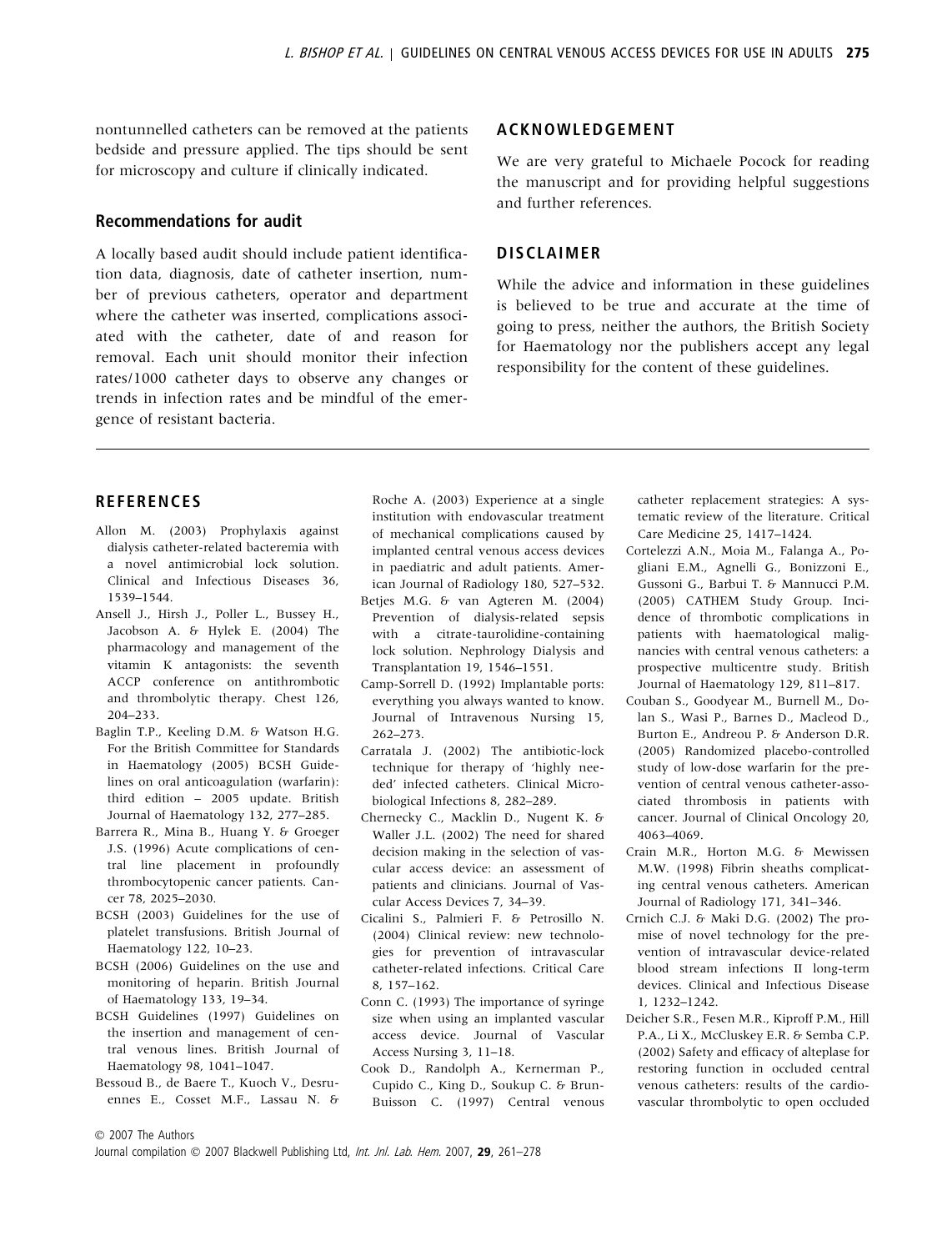lines trial. Journal of Clinical Oncology 20, 317–324.

- Dezfulian C., Lavelle J., Nallamothu B.K., Kaufman S.R. & Saint S. (2003) Rates of infection for single lumen versus multilumen central venous catheters: a meta-analysis. Critical Care Medicine 31, 2385–2390.
- Doerfler M.E., Kaufman B. & Goldenberg A.S. (1996) Central venous in patients with disorders of hemostasis.catheter placement. Chest 110, 185–188.
- Dougherty L. (2004) Vascular Access Devices. In: Manual of Clinical Nursing Procedures (eds L. Dougherty & S. Lister), 6th edn, pp. 724–773. Blackwell Science, Oxford.
- Douketis J.D., Johnson J.A. & Turpie A.G. (2004) Low molecular weight heparin as bridging anticoagulation during interruption of warfarin. Archives of Internal Medicine 164, 1319–1326.
- Evans G., Luddington R. & Baglin T. (2001) Beriplex P/N reverses severe warfarin-induced over anticoagulation immediately and completely in patients presenting with major bleeding. British Journal of Haematology 115, 998–1001.
- Farkas J.C., Liu N., Bleriot J.P., Chevret S., Goldstein F.W. & Carlet J. (1992) Single versus triple-lumen central catheter-related sepsis: a prospective randomised study in a critically ill population. American Journal of Medicine 93, 277–282.
- Fernandez-Hidalgo N., Almirante B., Calleja R., Ruiz I., Planes A.M., Rodriguez D., Pigrau C. & Pahissa A. (2006) Antibiotic-lock therapy for long-term intravascular catheter-related bacteraemia: results of an open, non-comparative study. The Journal of Antimicrobial Chemotherapy 57, 1172–1180.
- Fisher N.C. & Mutimer D.J. (1999) Central venous cannulation in patients with liver disease and coagulopathy – a prospective audit. Intensive Care Medicine 25, 481–485.
- Fitzsimmons C., Gilleece M., Ranson M., Wardley A., Morris C. & Scarffe J. (1997) Central venous catheter placement: extending the role of the nurse. Journal of the Royal College of Physicians of London 31, 533–535.
- Fletcher S.J. (2005) Catheter related blood stream infection. Continuing Education in Anaesthesia. Critical Care & Pain 5, 49–451.
- Fletcher S.J. & Bodenham A.R. (2000) Safe placement of central venous catheters: where should the tip of the catheter lie? British Journal of Anaesthesia 85, 188–191.
- Frey A.M. & Schears G.J. (2006) Why are we stuck on tape and suture? A review of catheter securement devices. Journal of Infusional Nursing 29, 34–38.
- Gabriel J. (1999) Long-term central venous access. In: Intravenous Therapy in Nursing Practice (eds L. Dougherty & J. Lamb), pp. 301–333. Churchill Livingstone Ltd, Edinburgh.
- Galloway S. & Bodenham A.R. (2004) Long-term central venous access. British Journal of Anaesthesia 92, 722–734.
- Garland J.S., Alex C.P., Henrickson K.J., McAuliffe T.L. & Maki D.G. (2005) A vancomycin-heparin lock solution for prevention of nosocomial bloodstream infection in critically ill neonates with peripherally inserted central venous catheters: a prospective, randomized trial. Pediatrics 116, 198–205.
- Giacometti A., Cirioni O., Ghiselli R., Orlando F., Mocchegiani F., Silvestri C., Licci A., De Fusco M., Provinciali M., Saba V. & Scalise G. (2005) Comparative efficacies of quinupristin–dalfopristin, linezolid, vancomycin, and ciprofloxacin in treatment, using the antibiotic-lock technique, of experimental catheter-related infection due to Staphylococcus aureus. Antimicrobial Agents in Chemotherapy 49, 4042–4045.
- Gillies D., O'Riordan E., Carr D., O'Brien I., Frost J. & Gunning R. (2003) Central venous catheter dressings: a systematic review. Journal of Advanced Nursing 44, 623–632.
- Goetz A., Wagener M., Miller J.M. & Muder R.R. (1998) Risk of infection due to central venous catheters: effect of site of placement and catheter type. Infection Control and Hospital Epidemiology 19, 842–845.
- Goodman M. (2000) Chemotherapy: principles of administration. In: Cancer Nursing (ed. C. Henke Yarbro et al.), 5th edn, 385–443. Jones and Bartlett, Boston.
- Goodwin M.L. & Carlson I. (1993) The peripherally inserted central catheter: a retrospective look at 3 years insertions. Journal of Intravenous Nursing 16, 92– 103.
- Groeger J.S., Lucas A.B., Thaler H.T., Friedlander-Klar H., Brown A.E., Kiehn

T.E. & Armstrong D. (1993) Infectious morbidity associated with use of longterm venous access devices in patients with cancer. Annals of Internal Medicine 119, 1168–1174.

- Hadaway L.C. (1995) Comparison of vascular access devices. Seminars in Oncology Nursing 11, 154–166.
- Hamilton H. (2000) Selecting the correct intravenous device: nursing assessment. British Journal of Nursing 9, 968–978.
- Hamilton H. (2004) Advantages of a nurse-led central venous access vascular service. The Journal of Vascular Access 5, 109–112.
- Hamilton H. & Fermo K. (1998) Assessment of patients requiring IV therapy via a central venous route. British Journal of Nursing 7, 451–460.
- Hatfield A. & Bodenham A.R. (1999) Portable ultrasound for difficult venous access. British Journal of Anaesthesia 82, 822–826.
- Hind D., Calvert N., McWilliams R., Davidson A., Paisley S., Beverley C. & Thomas S. (2003) Ultrasonic locating devices for central venous cannulation: a meta-analysis. British Medical Journal 327, 361–368.
- Joynt G.M., Kew J., Gomersall C.D., Leung V.Y. & Liu E.K. (2000) Deep vein thrombosis caused by femoral venous catheters in critically ill adult patients. Chest 117, 178–183.
- Kim S.H., Song K.I., Chang J.W., Kim S.B., Sung S.A., Jo S.K., Cho W.Y. & Kim H.K. (2006) Prevention of uncuffed hemodialysis catheter-related bacteremia using an antibiotic lock technique: a prospective, randomized clinical trial. Kidney International 69, 161–164.
- Knutstad K., Hager B. & Hauser M. (2003) Radiological diagnosis and management of complications related to central venous access. Acta Radiologica 44, 508–516.
- Lameris J.S., Post P.J., Zonderland H.M., Gerritsen P.G., Kappers-Klunne M.C. & Schutte H.E. (1990) Percutaneous placement of Hickman catheters: comparison of sonographically guided and blind techniques. American Journal of Radiology 155, 1097–1099.
- Laxson C.J. & Titler M.G. (1994) Drawing coagulation studies from arterial lines: an integrative literature review. American Journal of Critical Care 3, 16–22.
- Ley B.E., Jalil N., McIntosh J., Smart A., Wilson M., Foot A.B. & Millar M.R.

© 2007 The Authors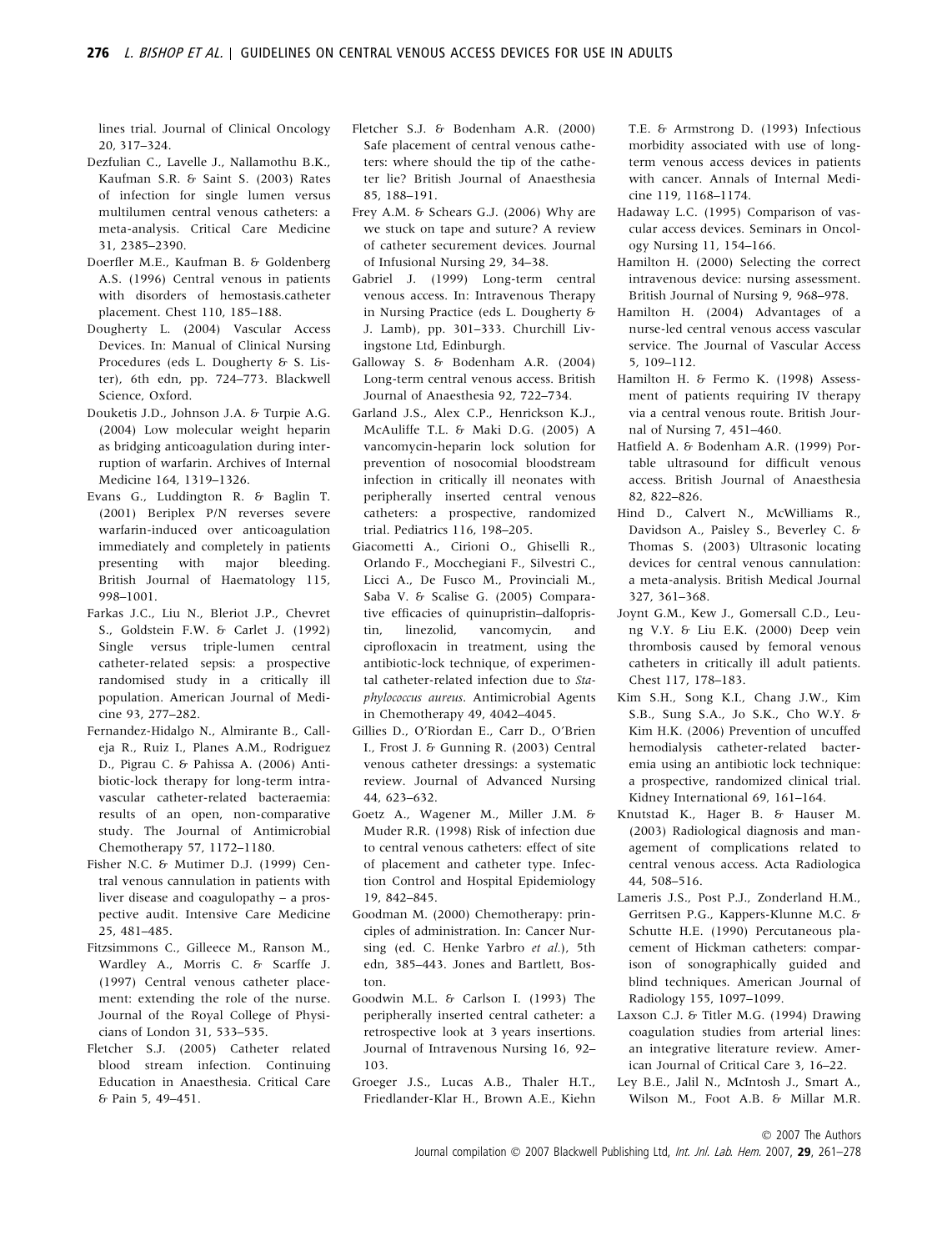(1996) Bolus of infusion teicoplanin for intravascular-associated infections in immunocompromised patients? Journal of Antimicrobial Chemotherapy 38, 1091–1095.

- Logghe C., Van Ossel C., D'Hoore W., Ezzedine H., Wauters G. & Haxhe J.J. (1997) Evaluation of chlorhexidine and silver-sulfadiazine impregnated central venous catheters for the prevention of bloodstream infection in leukaemic patients: a randomized controlled trial. Journal of Hospital Infection 37, 145– 156.
- Maki D.G., Ringer M. & Alvarado C.J. (1991) Prospective randomized trial of povidone iodine, alcohol and chlorhexidine for prevention of infection associated with central venous and arterial catheters. Lancet 338, 339–343.
- Maki D.G., Stolz S.M., Wheeler S. & Mermel L.A. (1997) Prevention of central venous catheter-related bloodstream infection by use of antiseptic impregnated catheter. A randomised controlled trial. Annals of Internal Medicine 127, 257–266.
- Makris M., Greaves M., Phillips W.S., Kitchen S., Rosendaal F.R. & Preston E.F. (1997) Emergency oral anticoagulant reversal: the relative efficacy of infusions of fresh frozen plasma and clotting factor concentrate on correction of the coagulopathy. Thrombosis and Haemostasis 77, 477–480.
- Mayer T. & Wong D.G. (2002) The use of polyurethane PICCs an alternative to other materials. Journal of Vascular Access Devices 3, 26–29.
- Medicines and Healthcare Products Regulatory Agency (MHRA) (2005) Medical Device Alert on All Brands of Needle Free Intra Vascular Connectors. MDA/ 2005/030, London.
- Meier P., Fredrickson M., Catney M. & Nettleman M. (1998) Impact of a dedicated intravenous therapy team on nosocomial bloodstream infection rates. American Journal of Infection Control 26, 388–392.
- Mermel L.A., McCormack R.D., Springman S.R. & Maki D.G. (1991) The pathogenesis and epidemiology of catheter-related infection with pulmonary artery Swan-Ganz catheters: a prospective study using molecular subtyping. American Journal of Medicine 91 (Suppl. 3B), 197S–205S.
- Miller J., Goetz A., Squier C. & Muder R. (1996) Reduction in nosocomial intravenous device-related bacteraemias after institution of an intravenous therapy team. Journal of Intravenous Nursing 19, 103–106.
- Moller T., Borregaard N., Tvede M. & Adamsen L. (2005) Patient education–a strategy for prevention of infections caused by permanent central venous catheters in patients with haematological malignancies: a randomized clinical trial. Journal of Hospital Infection 61, 330–341.
- Morris P., Grace S., Glackin V., Akers N., McNamarra G., Seale T. & Nicol A. (1995) Audit of skin-tunnelled catheters in neutropenic patients. Bone Marrow Transplantation 15 (Suppl. 2) Abstract 685, S168.
- Motonaga G.K., Lee K.K. & Kirsch J.R. (2004) The efficacy of the arrow staple device for securing central venous catheters to human skin. Anesthesia & Analgesia 99, 1436–1439.
- Mumtaz H., Williams V., Hauer-Jenson M., Rowe M., Henry-Tillman R.S., Heaton K., Mancino A.T., Muldoon R.L., Kilmberg V.S., Broadwater J.R., Westbrook K.C. & Lang N.P. (2000) Central venous catheter placement in patients with disorders of Hemostasis. American Journal of Surgery 180, 503–505.
- NICE (2002) Guidance on the Use of Ultrasound Locating Devices for Central Venous Catheters. NICE Technology Appraisal 49. National Institute for Clinical Excellence , London.
- NICE (2003) Infection Control Prevention of Healthcare Associated Infection in Primary and Community Care. DOH, National Institute for Clinical Excellence, London, Clinical Guidelines 2.
- O'Grady N.P., Alexander M., Dellinger E.P., Gerberdin J.L., Heard S.O., Maki D.G., Masur H., McCormick R.D., Mermel L.A., Pearson M.L., Raad I.I., Randolph A. & Weinstein R.A. (2002) Guidelines for the prevention of intravascular catheter-related infections. American Journal of Infection Control 30, 476–489 (review).
- Passannante A. & Macik B.G. (1998) Case report: the heparin flush syndrome: a cause of iatrogenic haemorrhage. American Journal of Medical Science 296, 71–73.
- Pegues D., Axelrod P., McClarren C., Eisenberg B.L., Hoffman J.P., Ottery F.D.,

Keidan R.D., Boraas M. & Weese J. (1992) Comparison of infections with Hickman and implanted port catheters in adult solid tumor patients. Journal of Surgical Oncology 49, 156–162.

- Pellowe C.M., Pratt R.J., Harper P., Loveday H.P., Robinson N., Jones S.R., Mac-Rae E.D., Mulhall A., Smith G.W., Bray J., Carroll A., Chieveley Williams S., Colpman D., Cooper L., McInnes E., McQuarrie I., Newey J.A., Peters J., Pratell,i N., Richardson G., Shah P.J., Silk D. & Wheatley C. (2003) Guideline Development Group. (2003) Evidencebased guidelines for preventing healthcare-associated infections in primary and community care in England. Journal of Hospital Infection 55 (Suppl. 2), S2–S127.
- Polderman K. & Girbes A. (2002) Central venous catheter use: part 1: mechanical complications. Intensive Care Medicine 28, 1–17.
- Pratt R.J., Pellowe C., Loveday H.P., Robinson N., Smith G.W., Barrett S., Davey P., Harper P., Loveday C., McDougall C., Mulhall A., Privett S., Smales C., Taylor L., Weller B. & Wilcox M. (2001) The epic project: developing national evidence-based guidelines for preventing healthcare associated infections. Phase I: guidelines for preventing hospital-acquired infections. Department of Health (England). Journal of Hospital Infection 47 (Suppl.), S1–S82.
- Primhak R.H. (1998) Pressures used to flush central venous catheters. Archives of Disease in Childhood Fetal & Neonatal Edition 78, F234.
- Raad I.I., Hohn D.C., Gilbreath B.J., Suleiman N., Hill L.A., Bruso P.A., Marts K., Mansfield P.F. & Bodey G.P. (1994) Prevention of central venous catheter-related infections by using maximal sterile barrier precautions during insertion. Infection Control and Hospital Epidemiology 15, 231–238.
- Randolph A., Cook D.J., Gonzales C.A. & Brun-Buisson C. (1998) Tunnelling short-term central venous catheters to prevent catheter-related infection: a meta-analysis of randomized controlled trials. Critical Care Medicine 26, 1452– 1457.
- Ray C.E. Jr & Shenoy S.S. (1997) Patients with thrombocytopenia: Outcome of radiological placement of central venous access devices. Radiology 204, 97–99.

© 2007 The Authors

Journal compilation © 2007 Blackwell Publishing Ltd, *Int. Jnl. Lab. Hem.* 2007, 29, 261–278